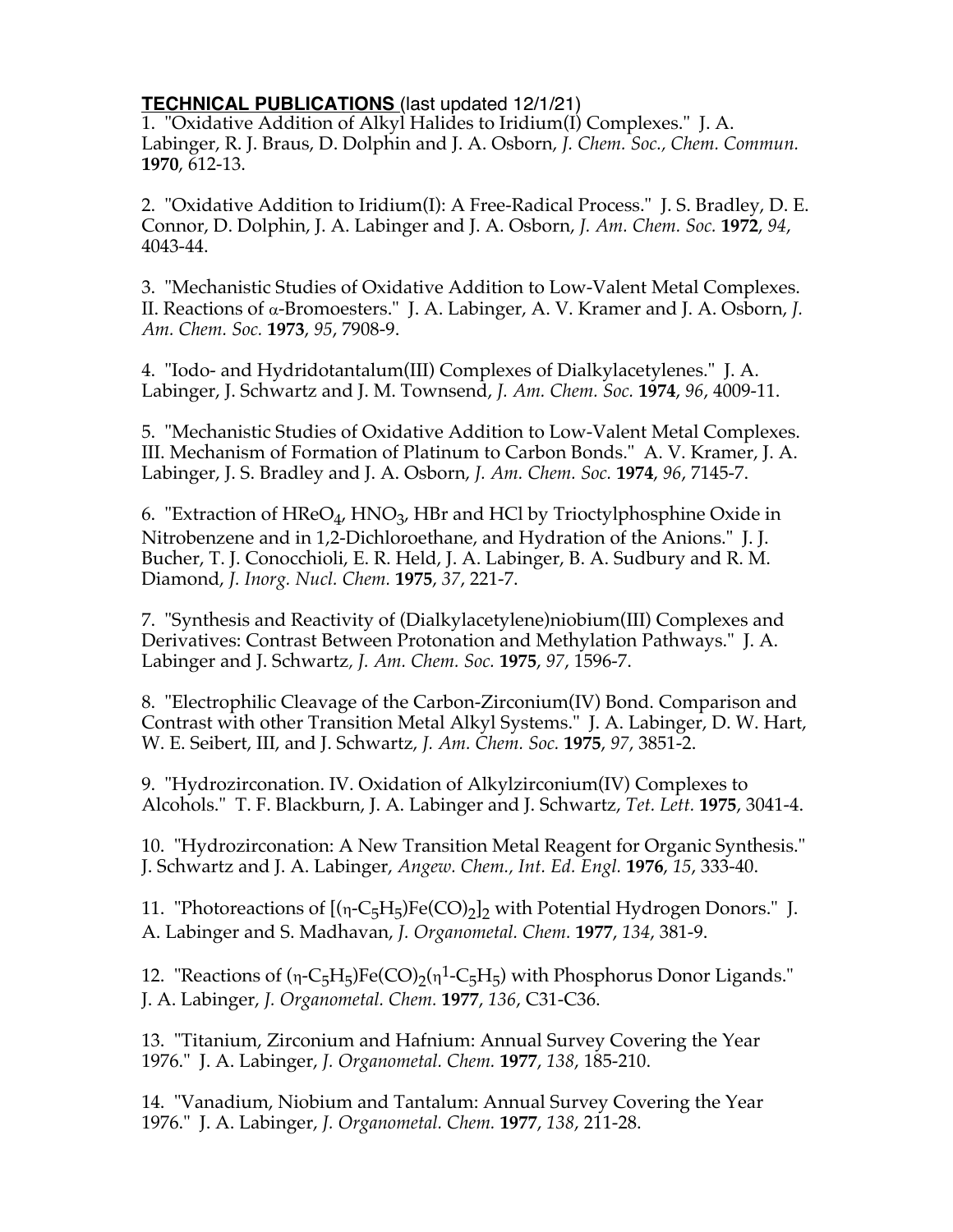15. "Approaches to Homogeneous Reduction of Carbon Monoxide: Reactions of Niobium Hydrides with Coordinated CO." J. A. Labinger, K. S. Wong and W. R. Scheidt, *J. Am. Chem. Soc.* **1978**, *100*, 3254.

16. "Hydridic Character of Early Transition Metal Hydride Complexes." J. A. Labinger and K. H. Komadina, *J. Organometal. Chem.* **1978**, *155*, C25-C28.

17. "Chemistry of Hydridoniobium Complexes: Approaches to Homogeneous Catalysis of the Carbon Monoxide-Hydrogen Reaction." J. A. Labinger, *Adv. Chem. Series* **1978**, *167*, 149-159.

18. "Carbonyl Trimethylphosphine Iridium(I) Complexes." J. A. Labinger and J. A. Osborn, *Inorg, Synth.* **1978**, *18*, 62-5.

19. "Structural Characterization of the Hydrogen-Bridged Heterobimetallic Complex,  $(n-C_5H_5)$ <sub>2</sub>(CO)Nb( $\mu$ -H)Fe(CO)<sub>4</sub>." K. S. Wong, W. R. Scheidt and J. A. Labinger, *Inorg. Chem.* **1979**, *18*, 136-140.

20. "Titanium, Zirconium and Hafnium: Annual Survey Covering the Year 1977." J. A. Labinger, *J. Organometal. Chem.* **1979**, *167*, 19-38.

21. "Vanadium, Niobium and Tantalum: Annual Survey Covering the Year 1977." J. A. Labinger, *J. Organometal. Chem.* **1979**, *167*, 39-51.

22. "A Radical-Chain Mechanism in Substitution Reactions of (Unsaturated Alkyl) Metal Carbonyl Complexes." B. D. Fabian and J. A. Labinger, *J. Am. Chem. Soc.* **1979**, *101*, 2239-40.

23. "Mechanism of Formation of  $(n-C<sub>5</sub>H<sub>5</sub>)<sub>2</sub>NbH<sub>3</sub>$  from the Reaction of  $(n-C<sub>5</sub>H<sub>5</sub>)<sub>2</sub>NbCl<sub>2</sub>$  with Hydridoaluminate Reducing Agents." J. A. Labinger and K. S. Wong, *J. Organometal. Chem.* **1979**, *170*, 373-84.

24. "Molecular Structure of  $(n-C_5H_5)_2(CO)Nb(\mu\text{-}CO)Co(CO)_3$ , a Heterobimetallic Complex with a Semibridging Carbonyl." K. S. Wong, W. R. Scheidt and J. A. Labinger, *Inorg. Chem.* **1979**, *18*, 1709-12.

25. "Titanium, Zirconium and Hafnium: Annual Survey Covering the Year 1978." J. A. Labinger, *J. Organometal. Chem.* **1979**, *180*, 187-203.

26. "Vanadium, Niobium and Tantalum: Annual Survey Covering the Year 1978." J. A. Labinger, *J. Organometal. Chem.* **1979**, *180*, 177-86.

27. "Patterns in Organometallic Chemistry with Application in Organic Synthesis." J. Schwartz and J. A. Labinger, *J. Chem. Ed.* **1980**, *57*, 170-5.

28. "Are  $\alpha$ -Alkoxyalkyl Complexes Special? <sup>13</sup>C-H Coupling Constant Evidence." J. A. Labinger, *J. Organometal. Chem.* **1980**, *187*, 287-96.

29. "Organometallic Conjugation: Probing Electronic Structure in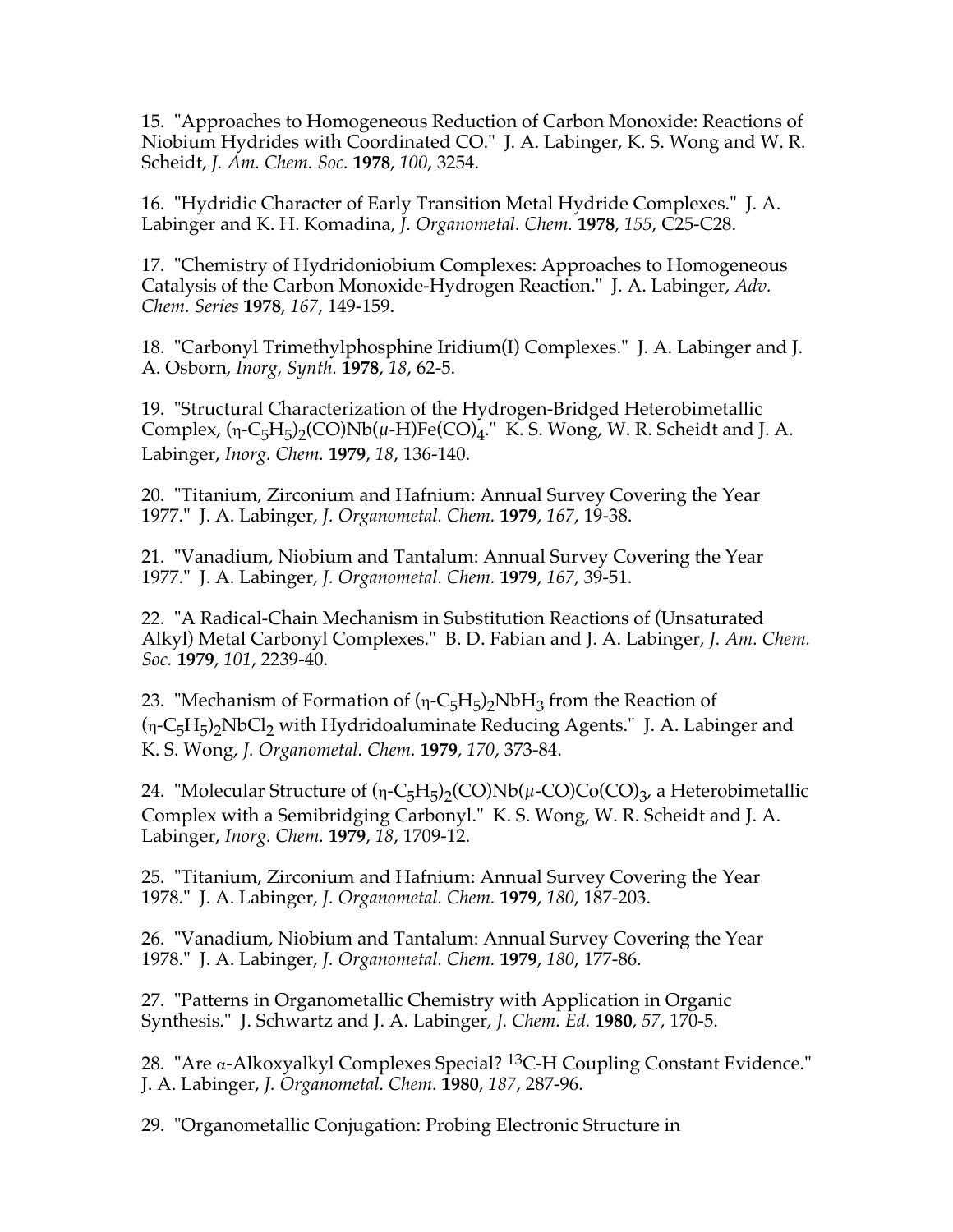$(n-C_5H_5)Fe(CO)_2R$ ,  $R = CH_3$ ,  $n^1-C_3H_5$ ,  $n^1-C_5H_5$ ." B. D. Fabian, T. P. Fehlner, L.-S. J. Hwang and J. A. Labinger, *J. Organometal. Chem.* **1980**, *191*, 409-13.

30. "Approaches to Homogeneous Reduction of Carbon Monoxide. II. Reactions of  $(n-C_5H_5)$ <sub>2</sub>NbH<sub>3</sub> with Metal Carbonyls: Selective Reduction of CO to Ethane." K. S. Wong and J. A. Labinger, *J. Am. Chem. Soc.* **1980**, *102*, 3652-3.

31. "Titanium, Zirconium and Hafnium: Annual Survey Covering the Year 1979." J. A. Labinger, *J. Organometal. Chem.* **1980**, *196*, 37-59.

32. "Vanadium, Niobium and Tantalum: Annual Survey Covering the Year 1979." J. A. Labinger, *J. Organometal. Chem.* **1980**, *196*, 61-77.

33. "Mechanistic Studies of Oxidative Addition to Low Valent Metal Complexes. VI. Stereochemistry at Carbon in the Addition of Alkyl Halides to Iridium(I)." J. A. Labinger and J. A. Osborn, *Inorg. Chem.* **1980**, *19*, 3230-6.

34. "Mechanistic Studies of Oxidative Addition to Low Valent Metal Complexes. VII. Mechanisms for Addition of Alkyl Halides to Iridium(I)." J. A. Labinger, J. A. Osborn and N. J. Coville, *Inorg. Chem.* **1980**, *19*, 3236-43.

35. "Further Mechanistic Detail on the Fluxional Behavior of Fe(h1-Cyclopentadienyl) Complexes." B. D. Fabian and J. A. Labinger, *J. Organometal. Chem.* **1981**, *204*, 387-92.

36. "Reactions of  $(n-C_5H_5)_2NbH_3$  with Metal Carbonyls." J. A. Labinger and K. S. Wong, *ACS Symposium Series* **1981**, *152*, 253-64.

37. "Photoreactions of Ferrocene with Visible Light in Micellar Solution." D. M. Papsun, J. K. Thomas and J. A. Labinger, *J. Organometal. Chem.* **1981**, *208*, C36- C38.

38. "Photochemical Reactions of  $(n-C_5H_5)$ <sub>2</sub>NbH<sub>3</sub> with Mn<sub>2</sub>(CO)<sub>10</sub>: Structure of  $[((\eta$ -C<sub>5</sub>H<sub>5</sub>)<sub>2</sub>(CO)Nb)<sub>2</sub>( $\mu$ -H)]<sup>+</sup>[Mn(CO)<sub>5</sub>]<sup>-</sup>." S. Baral, J. A. Labinger, W. R. Scheidt and F. J. Timmers, *J. Organometal. Chem.* **1981**, *215*, C53-C56.

39. "Titanium, Zirconium and Hafnium: Annual Survey Covering the Year 1980." J. A. Labinger, *J. Organometal. Chem.* **1982**, *227*, 341-57.

40. "Vanadium, Niobium and Tantalum: Annual Survey Covering the Year 1980." J. A. Labinger, *J. Organometal. Chem*. **1982**, *227*, 359-72.

41. "Niobium and Tantalum." J. A. Labinger, in *Comprehensive Organometallic Chemistry*, G. Wilkinson, F. G. A. Stone and E. W. Abel, Eds., Pergamon Press, London, **1982**, Vol. 3, 705-82.

42. "Photoinitiated Reactions of  $(\eta$ -C<sub>5</sub>H<sub>5</sub>)<sub>2</sub>MH<sub>3</sub> (M = Nb, Ta) with Mn<sub>2</sub>(CO)<sub>10</sub>: Structure of  $(\eta$ -C<sub>5</sub>H<sub>5</sub> $)2$ (CO)Ta( $\mu$ -H)Mn<sub>2</sub>(CO) $9$ ." F. J. Timmers, W. R. Scheidt, J. A. Labinger and S. Baral, *J. Organometal. Chem.* **1982**, *240*, 153-5.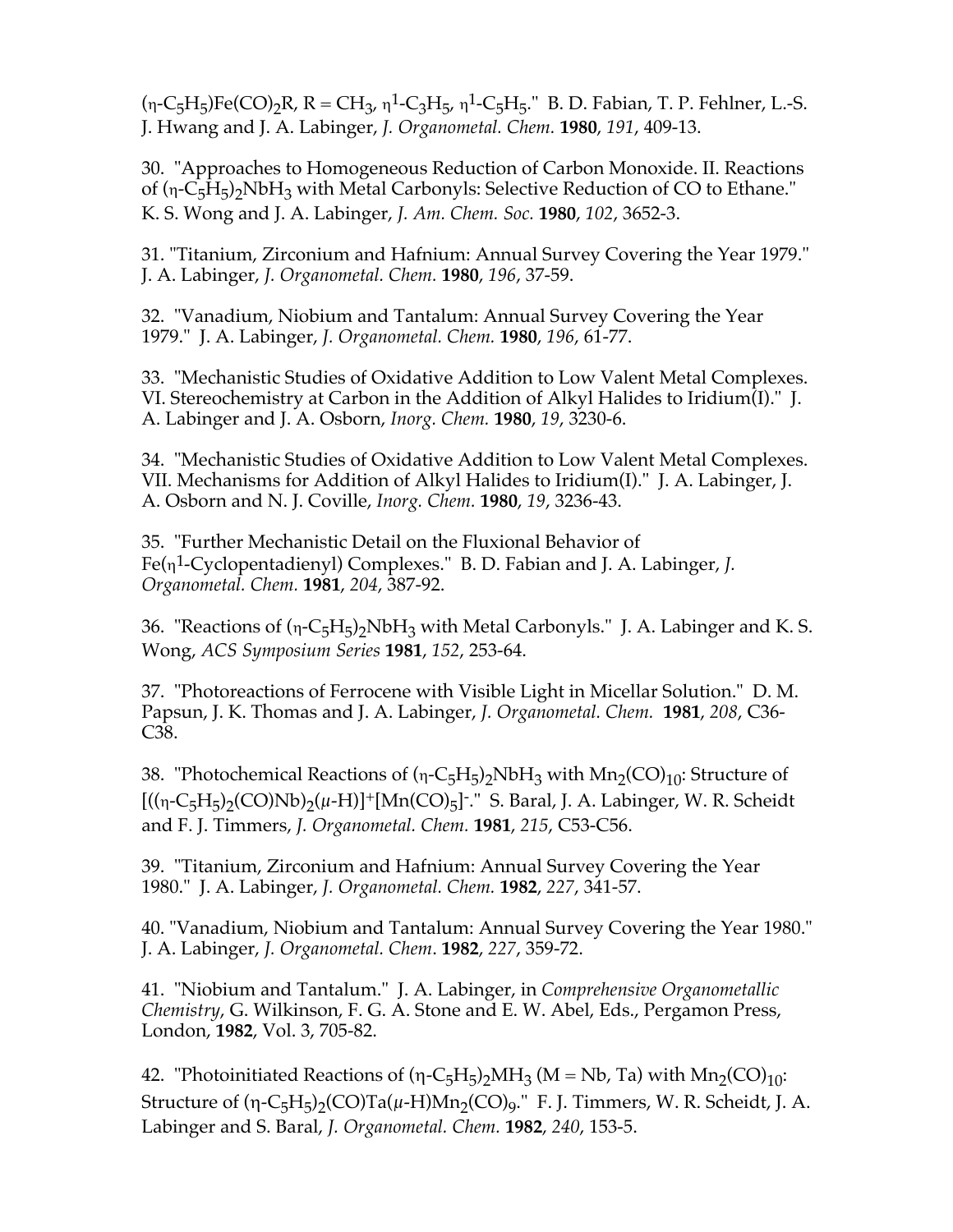43. "Amphoteric Ligands. 1. Facile Acyl Formation and Crystal Structure of a Novel Complex Containing an  $\eta^2(C, O)$ -Acylphosphonium Ligand." J. A. Labinger and J. S. Miller, *J. Am. Chem. Soc.* **1982**, *104*, 6856-8.

44. "Amphoteric Ligands. 2. Formation and Structure of a Novel C-H Bond-Containing Product from  $HMn(CO)_{5}$  and an Amphoteric Ligand." D. L. Grimmett, J. A. Labinger, J. N. Bonfiglio, S. T. Masuo, E. Shearin and J. S. Miller, *J. Am. Chem. Soc.* **1982**, *104*, 6858-9.

45. "Radical Pathways in Substitutions of  $(n-C_5H_5)Fe(CO)_2(n^1-C_5H_5)$  and Related Reactions." B. D. Fabian and J. A. Labinger, *Organometallics* **1983**, *2*, 659- 64.

46. "Amphoteric Ligands. 3. Reactions of Alkylmetal Carbonyls with Aluminoaminophosphine Ligands. Structure of

 $(\eta$ -C<sub>5</sub>H<sub>5</sub>)(CO)Fe(C(CH<sub>3</sub>)QAl(C<sub>2</sub>H<sub>5</sub>)<sub>2</sub>N(C(CH<sub>3</sub>)<sub>3</sub>)P(C<sub>6</sub>H<sub>5</sub>)<sub>2</sub>)."

J. A. Labinger, J. N. Bonfiglio, D. L. Grimmett, S. T. Masuo, E. Shearin and J. S. Miller, *Organometallics* **1983**, *2*, 733-40.

47. "Amphoteric Ligands. 4. Reactions of  $HMn(CO)_{5}$  with Aluminoaminophosphine Ligands. Structure of

$$
\left(\text{CO}\right)_3\!\text{Mn}(\text{CHOAl}(\text{CH}_3)_2\text{N}(\text{C}(\text{CH}_3)_3)\text{P}(\text{C}_6\text{H}_5)_2)(\text{P}(\text{C}_5\text{H}_5)_2\text{N}(\text{C}(\text{CH}_3)_3)\text{Al}(\text{HCH}_2)(\text{CH}_3))."\\
$$

D. L. Grimmett, J. A. Labinger, J. N. Bonfiglio, S. T. Masuo, E. Shearin and J. S. Miller, *Organometallics* **1983**, *2*, 1325-32.

48. "Cobalt Catalyzed Formation of N-Alkylpiperidines from Synthesis Gas and Pyridine." S. T. Masuo, J. A. Labinger, J. N. Bonfiglio, D. L. Grimmett, E. Shearin and J. S. Miller, *C1 Molecule Chem.* **<sup>1984</sup>**, *1*, 57.

49. "Studies of Ion Pairing for Salts of  $[M_3{\{\mu\text{-H},\mu\text{-CO}\}(CO)_1{}_0]^{\text{-}}$ , M = Fe or Ru." K.-P. Schick, N. L. Jones, P. Sekula, N. M. Boag, J. A. Labinger and H. D. Kaesz, *Inorg. Chem.* **1984**, *23*, 2204-7.

50. "Mechanistic Studies on the Oxidative Coupling of Methane." J. A. Labinger and K. C. Ott, *J. Phys. Chem.* **1987**, *91*, 2682-4.

51. "Oxidative Coupling of Methane: The Role of Solid-State Chemistry." J. A. Labinger, K. C. Ott, S. Mehta, H. K. Rockstad and S. Zoumalan, *J. Chem. Soc., Chem. Commun.* **1987**, 543-5.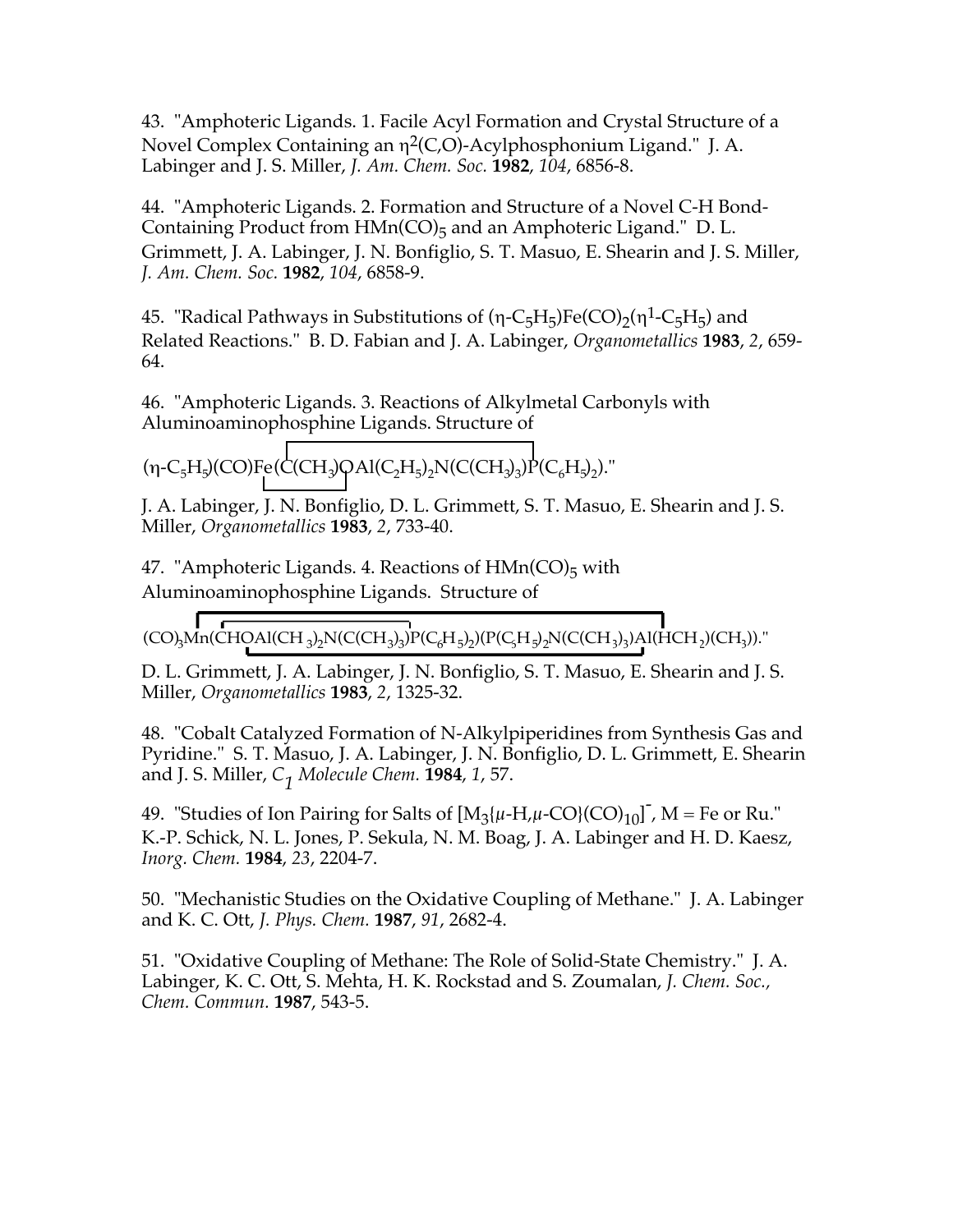52. "Metal Carbonyl Syntheses. 18. Hydrogen-Bridged Heterobimetallic Complexes: Structural Characterization of  $(n-C<sub>5</sub>H<sub>5</sub>)$ <sub>2</sub>(CO)Nb( $\mu$ -H)Cr(CO)<sub>5</sub>,  $[(({\eta}$ -C<sub>5</sub>H<sub>5</sub>)<sub>2</sub>(CO)Nb)<sub>2</sub>( $\mu$ -H)]<sup>+</sup>[Mn(CO)<sub>5</sub>]<sup>-</sup>, and ( ${\eta}$ -C<sub>5</sub>H<sub>5</sub>)<sub>2</sub>(CO)Ta( $\mu$ -H)Mn<sub>2</sub>(CO)<sub>9</sub>." B. Balbach, S. Baral, H. Biersack, W. A. Herrmann, J. A. Labinger, W. R. Scheidt, F. J. Timmers and M. L. Ziegler, *Organometallics* **1988**, *7*, 325-31.

53. "Mechanistic Studies on Oxidative Coupling of Methane: The Interplay Between Gas-Phase, Surface and Solid-State Processes." J. A. Labinger, S. Mehta, K. C. Ott, H. K. Rockstad and S. Zoumalan, in *Catalysis 1987: Proceedings of the 10th North American Catalysis Society Meeting*, J. W. Ward, Ed., Elsevier, Amsterdam, **1988**, 513-22.

54. "Metal-Hydride and Metal-Alkyl Bond Strengths: The Influence of Electronegativity Differences." J. A. Labinger and J. E. Bercaw, *Organometallics* **1988**, *7*, 926-8.

55. "Oxidative Coupling of Methane: An Inherent Limit to Selectivity?" J. A. Labinger, *Catal. Lett.*, **1988**, *1*, 371-5.

56. "Anomalous Scalar Couplings in Trihydrides and Quantum Mechanical Exchange." D. Jones, J. A. Labinger and D. P. Weitekamp, *J. Am. Chem. Soc.* **1989**, *111*, 3087-8.

57. "An Unexpected Isotope Scrambling Process Accompanies Hydrozirconation of Styrene." J. E. Bercaw, J. A. Labinger and J. E. Nelson, *Organometallics* **1989**, *8*, 2484-6.

58. "Symmetrization Postulate and Nuclear Magnetic Resonance of Reacting Systems." C. R. Bowers, D. H. Jones, N. D. Kurur, J. A. Labinger, M. G. Pravicka and D. P. Weitekamp, *Adv. Magn. Res.* **1990**, *14*, 269-91.

59. "Selective Hydroxylation of Methyl Groups by Platinum Salts in Aqueous Medium. Direct Conversion of Ethanol to Ethylene Glycol." J. A. Labinger, A. M. Herring and J. E. Bercaw, *J. Am. Chem. Soc.*, **1990**, *112*, 5628-9.

60. "Is There a Difference Between Surface and Bulk Oxidation Levels in Partially Reduced Metal Oxide Catalysts? Evidence from Methane Oxidative Coupling Kinetics." J. A. Labinger and K. C. Ott, *Catal. Lett.*, **1990**, *4*, 245-9.

61. "Synthesis and Structural Characterization of Binuclear Ruthenium Aquo, Hydroxy, and Oxo Complexes Incorporating the Anionic Tripod Ligand,  $[(n<sup>5</sup>-1)]$  $C_5H_5$ )Co{(CH<sub>3</sub>CH<sub>2</sub>O)<sub>2</sub>P=O}<sub>3</sub>]<sup>-</sup>." J. M. Power, K. Evertz, L. Henling, R. Marsh, W. P. Schaefer, J. A. Labinger and J. E. Bercaw, *Inorg. Chem.*, **1990**, *29*, 5058-65.

62. "Structure of Disodium *trans*-bis(2,6-pyridinedicarboxylate-*O,N*)platinum(II) Hexahydrate." A. M. Herring, L. Henling, J. A. Labinger and J. E. Bercaw, *Inorg. Chem.*, **1991**, *30*, 851-3.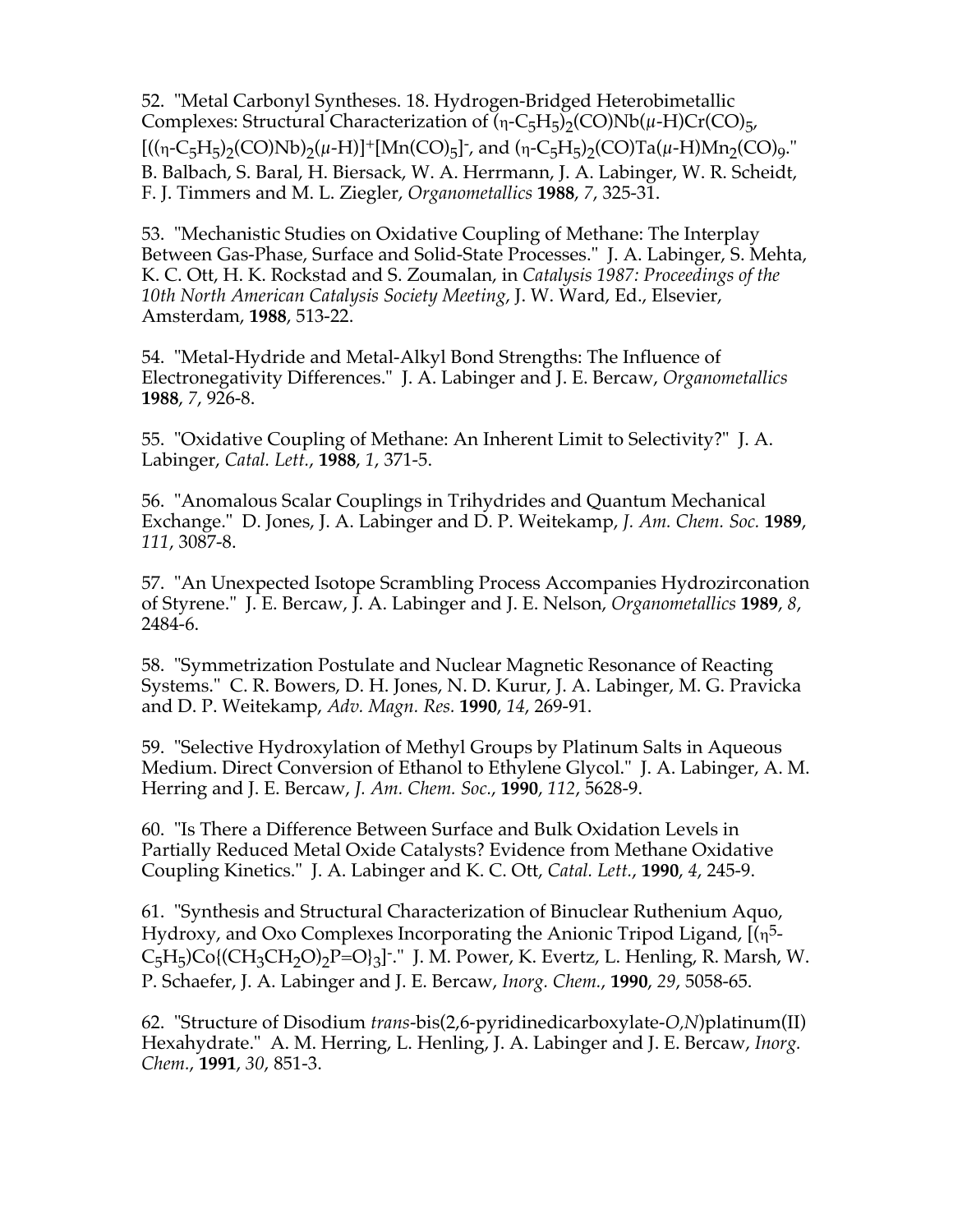63. "Fast Ion Conductors as Oxidation Catalysts: Oxidative Coupling and Deep Oxidation of Methane over Transition Metal Exchanged b"-Alumina." E. H. Fowles, J. A. Labinger, J. L. Beauchamp and B. Fultz, *J. Phys. Chem.*, **1991**, *95*, 7393-400.

64. "Hydrozirconation of C=C and C $\equiv$ C, and Hydrometallation by Other Metals." J. A. Labinger, in *Comprehensive Organic Synthesis* , B. M. Trost and I. Fleming, Eds., Pergamon Press, London, **1991**, Vol. 8, 667-702.

65. "Nucleophilic Reactivity of Transition Metal Hydrides." J. A. Labinger, in *Transition Metal Hydrides: Recent Advances in Theory and Experiment*, A. Dedieu, Ed., Verlag Chemie, New York, **1992**, 361-79.

66. "Selective Hydroxylation of Hydrocarbons by Platinum Salts in Aqueous Medium. Direct Conversion of Ethanol to Ethylene Glycol." J. A. Labinger, A. M. Herring and J. E. Bercaw, *ACS Advances in Chemistry Series*, **1992**, *230*, 221-32.

67. "A Platinum Chloro, (Fluoroaryl)Phosphine Complex." W. P. Schaefer, D. K. Lyon, J. A. Labinger and J. E. Bercaw, *Acta Cryst.*, **1992**, *C48*, 1582-4.

68. "Structure of Trimethylplatinum(IV) with a Tripod Ligand." R. E. Marsh, W. P. Schaefer, D. K. Lyon, J. A. Labinger and J. E. Bercaw, *Acta Cryst.*, **1992**, *C48*, 1603-6.

69. "Oxidation of Hydrocarbons by Aqueous Platinum Salts: Mechanism and Selectivity." J. A. Labinger, A. M. Herring, D. K. Lyon, G. A. Luinstra, J. E. Bercaw, I. Horváth and K. Eller, *Organometallics*, **1993**, *12*, 895-905.

70. "Mechanism and Stereochemistry for Nucleophilic Attack at Carbon of Platinum(IV) Alkyls: Model Reactions for Hydrocarbon Oxidation with Aqueous Platinum Chlorides." G. A. Luinstra, J. A. Labinger, and J. E. Bercaw, *J. Am. Chem. Soc.*, **1993**, *115*, 3004-5.

71. "Approaches to Catalytic Methane Conversion in Academic and Industrial Research: Comparison, Competition, Collaboration." J. A. Labinger, *Química*, **1993**, *48*, 25-7.

72. "Electrocatalytic Oxidation by Binuclear Ruthenium Complexes Incorporating the Anionic Tripod Ligand  $[(\eta^5-C_5H_5)Co{(CH_3O)_2P=O_3}]$ ." E. P. Kelson, L. Henling, W. P. Schaefer, J. A. Labinger, and J. E. Bercaw, *Inorg. Chem* . **1993**, *32*, 2863-73.

73. "Electrocatalytic Functionalization of Alkanes using Aqueous Platinum Salts." M. S. Freund, J. A. Labinger, N. S. Lewis and J. E. Bercaw, *J. Mol. Catal.* **1994**, *87*, L11-L16.

74. "A Simplified Model for Catalyzed Isobutane Autoxidation: Implications for the Mechanism of Catalysis by Halogenated Porphyrin Complexes." J. A. Labinger, *Catal. Lett.*, **1994**, *26*, 95-9.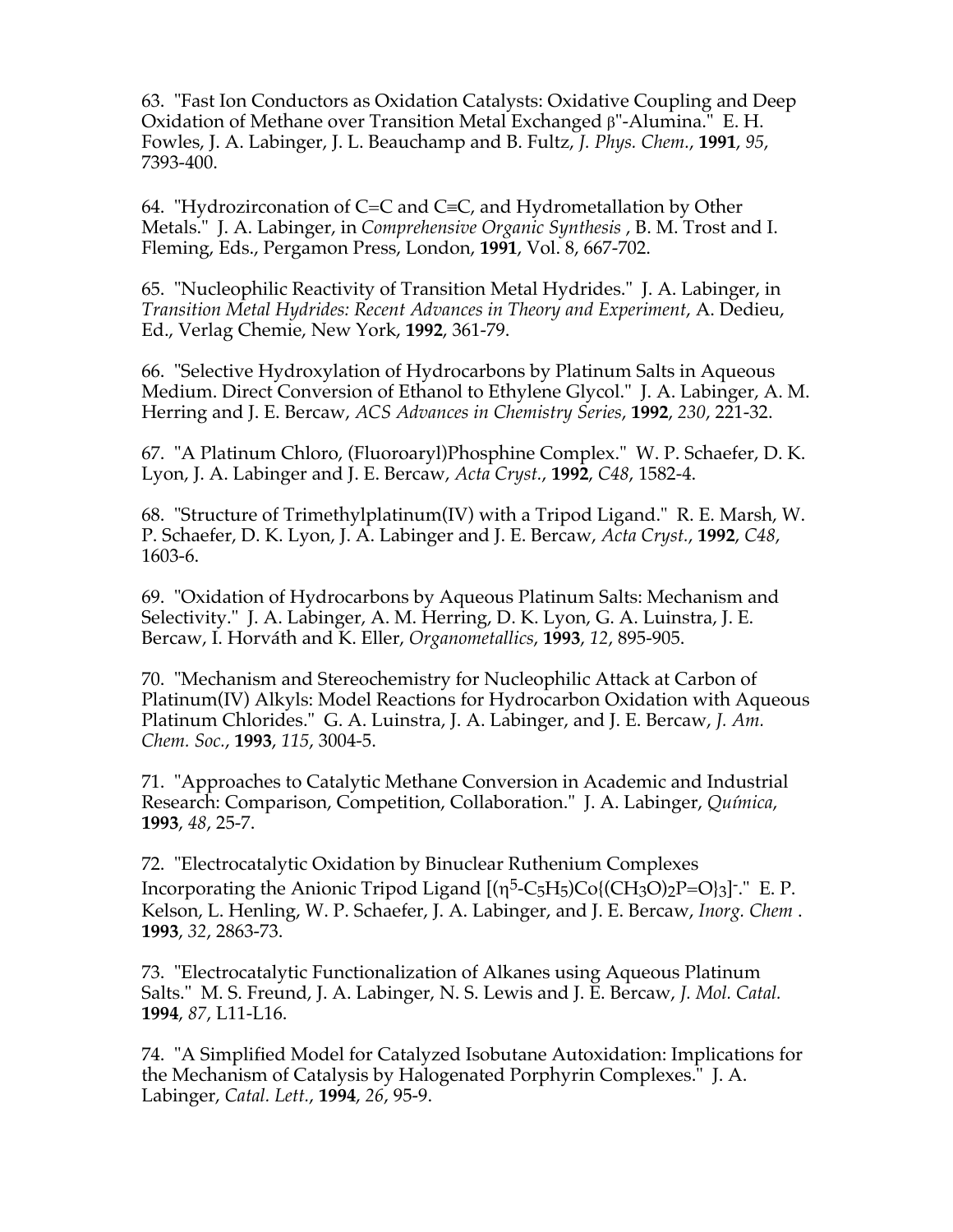75. "Oxidation of Zeise's Salt by  $[PtCl_6]^2$ : A Mechanistic Model for Hydrocarbon Oxidation." G. A. Luinstra, L. Wang, S. S. Stahl, J. A. Labinger and J. E. Bercaw, *Organometallics* **1994**, *13*, 755-6.

76. "Model Ziegler-Natta  $\alpha$ -Olefin Polymerization Catalysts Derived from  $[{C_5Me_4}SiMe_2(\eta^1-NCMe_3)](PMe_3)Sc(\mu_2-H)]_2$  and  $[{C_5Me_4}SiMe_2(\eta^1-P_3)$ NCMe<sub>3</sub>)}Sc(µ<sub>2</sub>-CH<sub>2</sub>CH<sub>2</sub>CH<sub>3</sub>)]<sub>2</sub>. Synthesis, Structures and Kinetic and Equilibrium Investigations of the Catalytically Active Species in Solution." P. J. Shapiro, W. D. Cotter, W. P. Schaefer, J. A. Labinger and J. E. Bercaw, *J. Am. Chem. Soc.* **1994**, *116*, 4623-40.

77. "Organometallic Methane Activation: Functionalization by Aqueous Platinum Complexes." J. A. Labinger, J. E. Bercaw, G. A. Luinstra, D. K. Lyon and A. M. Herring, in *Natural Gas Conversion II: Proceedings of the Third International Gas Conversion Symposium, Sydney, July 4-9, 1993*, R. F. Howe and E. Curry-Hyde, Eds., Elsevier, Amsterdam, **1994**, 515-20.

78. "Mechanism of Catalytic Oxidation of Alkanes by Halogenated Iron Porphyrins." M. W. Grinstaff, M. G. Hill, J. A. Labinger and H. B. Gray, *Science*, **1994**, *264*, 1311-13.

79. "Mechanistic Study on the Catalytic Oxidation of Alkanes by Titanium Silicate." C. B. Khouw, C. B. Dartt, J. A. Labinger and M. E. Davis, *J. Catal.*, **1994**, *149*, 195-205.

80. "Methane Activation in Homogeneous Systems." J. A. Labinger, *Fuel Proc. Technol.*, **1995**, *42*, 325-38.

81. "Electronic Structures of Halogenated Ruthenium Porphyrins. Crystal Structure of  $Ru(TFPPCl_8)(CO)(H_2O)$ ." E. R. Birnbaum, W. P. Schaefer, J. A. Labinger, J. E. Bercaw and H. B. Gray, *Inorg. Chem.*, **1995**, *34*, 1751-5.

82. "19F NMR Studies and the Structures of Halogenated Porphyrins." E. R. Birnbaum, J. A. Hodge, M. W. Grinstaff, W. P. Schaefer, L. Henling, J. A. Labinger, J. E. Bercaw and H. B. Gray, *Inorg. Chem.*, **1995**, *34*, 3625-32.

83. "Formation and Reductive Elimination of a Hydridoalkylplatinum(IV) Intermediate upon Protonolysis of an Alkylplatinum(II) Complex." S. S. Stahl, J. A. Labinger and J. E. Bercaw, *J. Am. Chem. Soc.*, **1995**, *117*, 9371-2.

84. "Tuning into Better Catalysts." J. A. Labinger, *Science*, **1995**, *269*, 1833.

85. "C-H Activation by Aqueous Platinum Complexes: A Mechanistic Study." G. A. Luinstra, L. Wang, S. S. Stahl, J. A. Labinger and J. E. Bercaw, *J. Organometal. Chem.*, **1995**, *504*, 75-91.

86. "Structures, Electronic Properties, and Oxidation-Reduction Reactivity of Halogenated Iron Porphyrins." M. W. Grinstaff, M. G. Hill, E. R. Birnbaum, W. P. Schaefer, J. A. Labinger and H. B. Gray, *Inorg. Chem.*, **1995**, *34*, 4896-4902.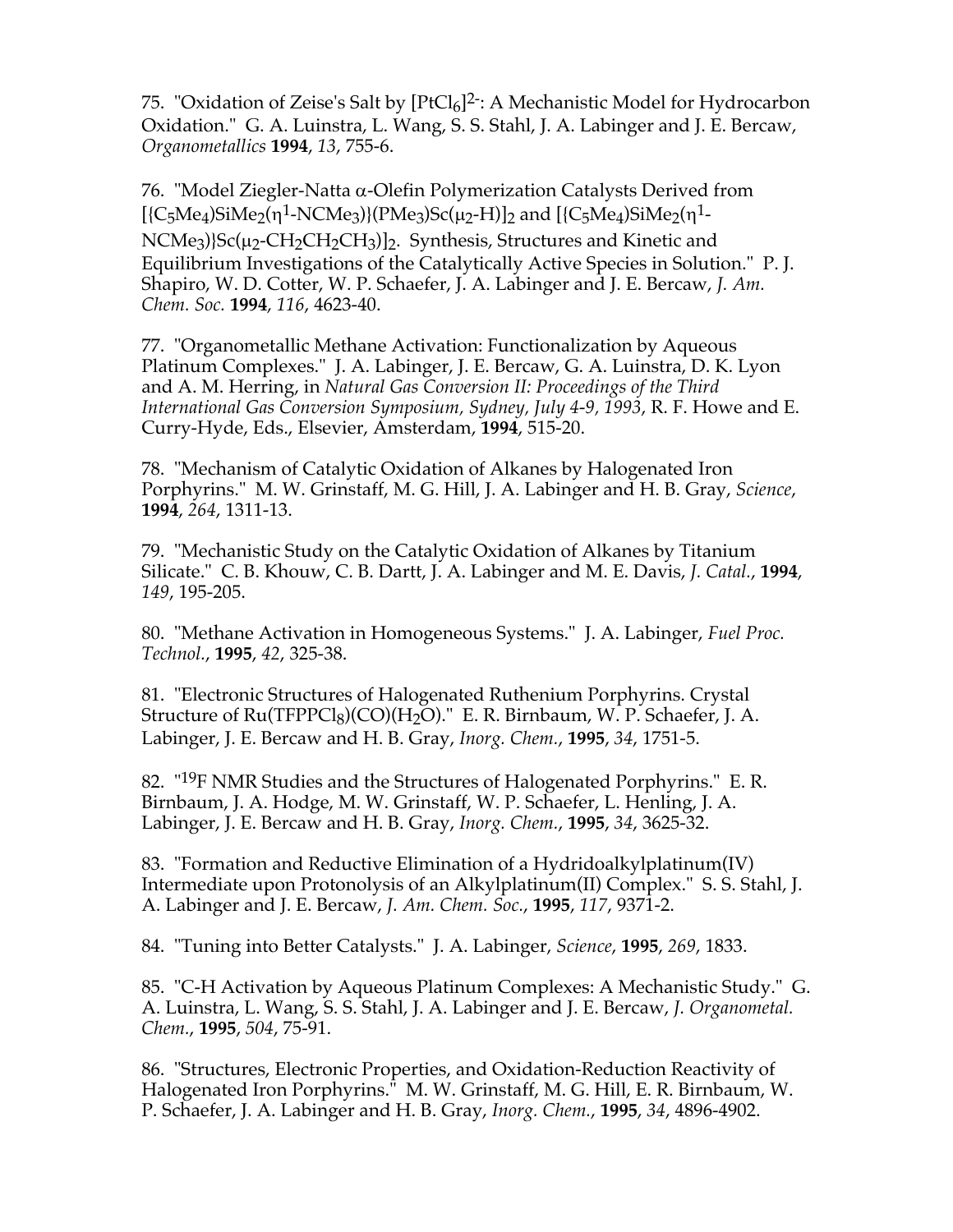87. "On the Mechanism of Catalytic Alkene Oxidation by Molecular Oxygen and Halogenated Iron Porphyrins." E. R. Birnbaum, M. W. Grinstaff, J. A. Labinger, J. E. Bercaw and H. B. Gray, *J. Mol. Catal.*, **1995**, *104*, 119-22.

88. "Exploring the Mechanism of Aqueous C-H Activation by Pt(II) through Model Chemistry: Evidence for Intermediacy of Alkylhydridoplatinum(IV) and Alkane σ-Adducts." S. S. Stahl, J. A. Labinger and J. E. Bercaw, *J. Am. Chem. Soc.*, **1996**, *118*, 5961-76.

89. "Aerobic Oxidation of Hydrocarbons by Electronegative Salen Complexes." A. Böttcher, M. W. Grinstaff, J. A. Labinger and H. B. Gray, *J. Mol. Catal.*, **1996**, *113*, 191-200.

90. "(Alkyl)platinum(II) Intermediates in C-H Activation by Platinum Complexes in Aqueous Solution." L. Wang, S. S. Stahl, J. A. Labinger and J. E. Bercaw, *J. Mol. Catal.*, **1997**, *116*, 269-75.

91. "How Do Electronegative Substituents Make Metal Complexes Better Catalysts for the Oxidation of Hydrocarbons by Dioxygen?" A. Böttcher, E. R. Birnbaum, M. W. Day, H. B. Gray, M. W. Grinstaff and J. A. Labinger, *J. Mol. Catal.*, **1997**, *117*, 229-42.

92. "C-H Activation at Cationic Platinum(II) Centers." M. W. Holtcamp, J. A. Labinger and J. E. Bercaw, *J. Am. Chem. Soc.*, **1997**, *119*, 848-9.

93. "Ligand Effects on the Rates of Protonolysis and Isotopic Exchange for Platinum(II) Alkyls." M. W. Holtcamp, J. A. Labinger and J. E. Bercaw, *Inorg. Chim. Acta*, **1997**, *265*, 117-25.

94. "Aerobic Epoxidation of Olefins Catalyzed by Electronegative Vanadyl Salen Complexes." C. J. Chang, J. A. Labinger and H. B. Gray, *Inorg. Chem.*, **1997**, *36*, 5927-30.

95. "Catalysis of Aerobic Olefin Oxidation by a Ruthenium Perhaloporphyrin Complex." E. R. Birnbaum, J. A. Labinger, J. E. Bercaw and H. B. Gray, *Inorg. Chim. Acta*, **1998**, *270*, 433-9.

96. "Intramolecular and Intermolecular C-H Activation at a Cationic Platinum(II) Center." M. W. Holtcamp, L. M. Henling, M. W. Day, J. A. Labinger and J. E. Bercaw, *Inorg. Chim. Acta*, **1998**, *270*, 467-78.

97. "Systematic Investigation of Factors Affecting the Stability of Dihydrogen Adducts of Platinum(II)." S. S. Stahl, J. A. Labinger and J. E. Bercaw, *Inorg. Chem.*, **1998**, *37*, 2422-31.

98. "Homogeneous Oxidation of Alkanes by Electrophilic Late Transition Metals." S. S. Stahl, J. A. Labinger and J. E. Bercaw, *Angew. Chem. Int. Ed.*, **1998**, *37*, 2180-92.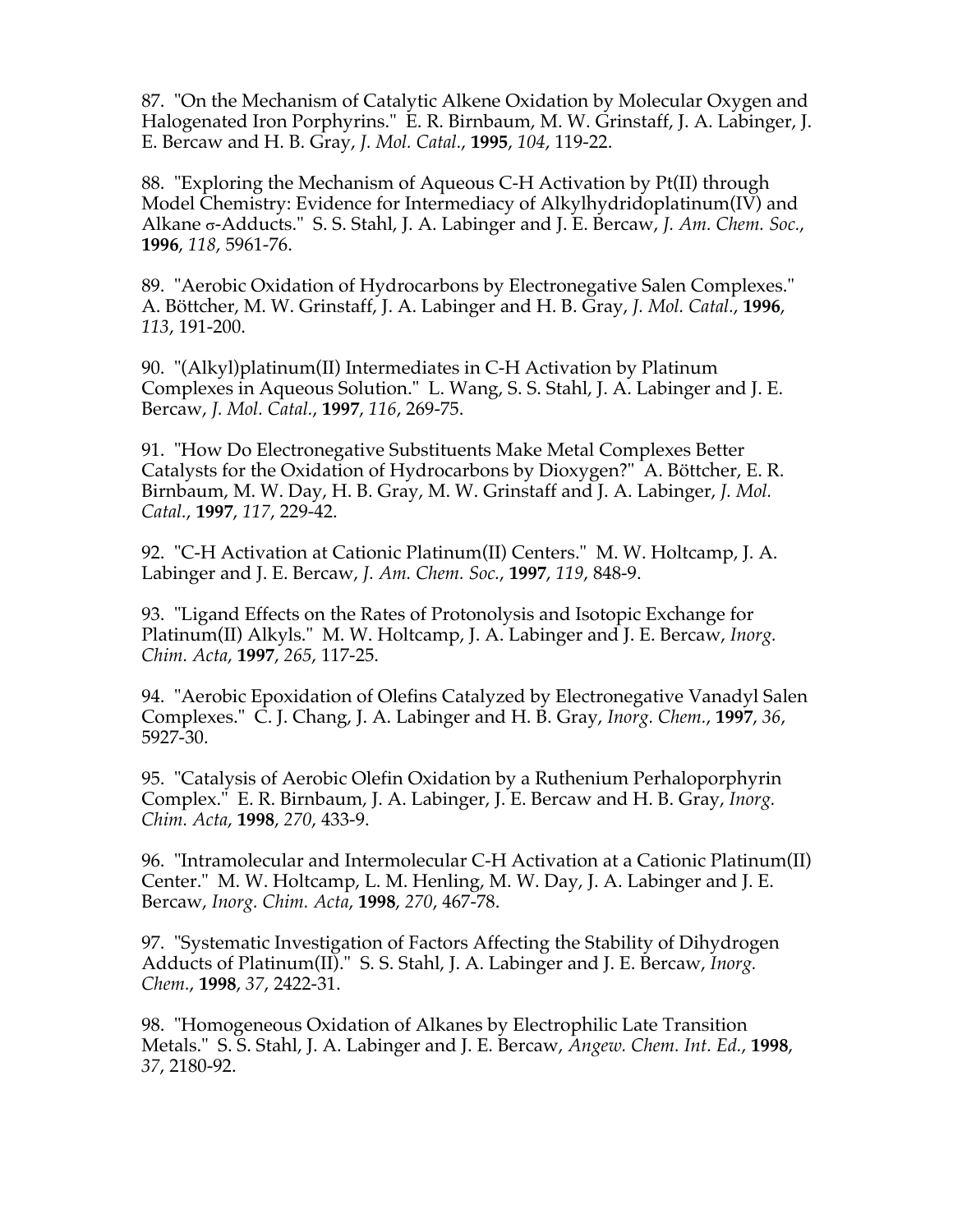99. "Oxidation of Dimethylplatinum(II) Complexes with Dioxygen." V. V. Rostovtsev, J. A. Labinger, J. E. Bercaw, T. L. Lasseter and K. I. Goldberg, *Organometallics*, **1998**, *17*, 4530-1.

100. "Terminal Oxidation of Alkanes: A New Advance and Some Mechanistic Speculation." J. A. Labinger, *CATTECH*, **1999**, *3* (August) 18-23.

101. "Alkyl Rearrangement Processes in Organozirconium Complexes. Observation of Internal Alkyl Complexes during Hydrozirconation." P. J. Chirik, M. W. Day, J. A. Labinger and J. E. Bercaw, *J. Am. Chem. Soc.*, **1999**, *121*, 10308-17.

102. "Synthesis and Characterization of Zeolite Beta Containing Oxide Clusters of Antimony and Vanadium." W. Li, L. Luo, H. Yamashita, J. A. Labinger and M. E. Davis, *Micropor. Mesopor. Mater.*, **2000**, *37*, 57-65.

103. "Oxydehydrogenation of Propane over Vanadyl Ion-Containing VAPO-5 and CoAPO-5." M. Okamoto, L. Luo, J. A. Labinger and M. E. Davis, *J. Catal.*, **2000**, *192*, 128-36.

104. "Mechanistic Investigation of Benzene C–H Activation at a Cationic Platinum(II) Center. Direct Observation of a Platinum(II) Benzene Adduct." L. Johansson, M. Tilset, J. A. Labinger and J. E. Bercaw, *J. Am. Chem. Soc.*, **2000**, *122*, 10846-55.

105. "Comparison of Reaction Pathways of Propane Partial Oxidation over Vanadyl Ion-exchanged Zeolite Beta and  $Mo_1V_{0.3}Te_{0.23}Nb_{0.12}O_x$ ." L. Luo, J. A. Labinger and M. E. Davis, *J. Catal.*, **2001**, *200*, 222-31.

106. " Low Temperature Routes for Methane Conversion, and an Approach Based on Organoplatinum Chemistry." J. A. Labinger, in *Natural Gas Conversion VI: Proceedings of the Sixth International Gas Conversion Symposium, June 18-21, 2001, Alaska*, E. Iglesia, J. J. Spivey and T. H. Fleisch, Eds., Elsevier, Amsterdam, **2001**, 325-32.

107. "Preparation of Dimethyl and Methyl/Chloro Complexes of Platinum(II) Supported by  $\alpha$ -Diimine Ligands: Trends in Ease of Oxidation to Platinum(IV)." J. D. Scollard, M. Day, J. A. Labinger and J. E. Bercaw, *Helv. Chim. Acta*, **2001**, *84*, 3247-68.

108. "C–H Bond Activation by Cationic Platinum(II) Complexes: Ligand Electronic and Steric Effects." H. A. Zhong, J. A. Labinger and J. E. Bercaw, *J. Am. Chem. Soc*, **2002**, *124*, 1378-99.

109. "A New Catalyst for the Selective Oxidation of Butane and Propane." M. E. Davis, C. J. Dillon, J. H. Holles and J. A. Labinger, *Angew. Chem. Int. Ed. Engl.*, **2002**, *41*, 858-60.

110. "Activation Volume Measurement for C-H Activation. Evidence for Associative Benzene Substitution at a Platinum(II) Center." J. Procelewska, A. Zahl, R. van Eldik, H. A. Zhong, J. A. Labinger and J. E. Bercaw, *Inorg. Chem.*, **2002**, *41*, 2808-10.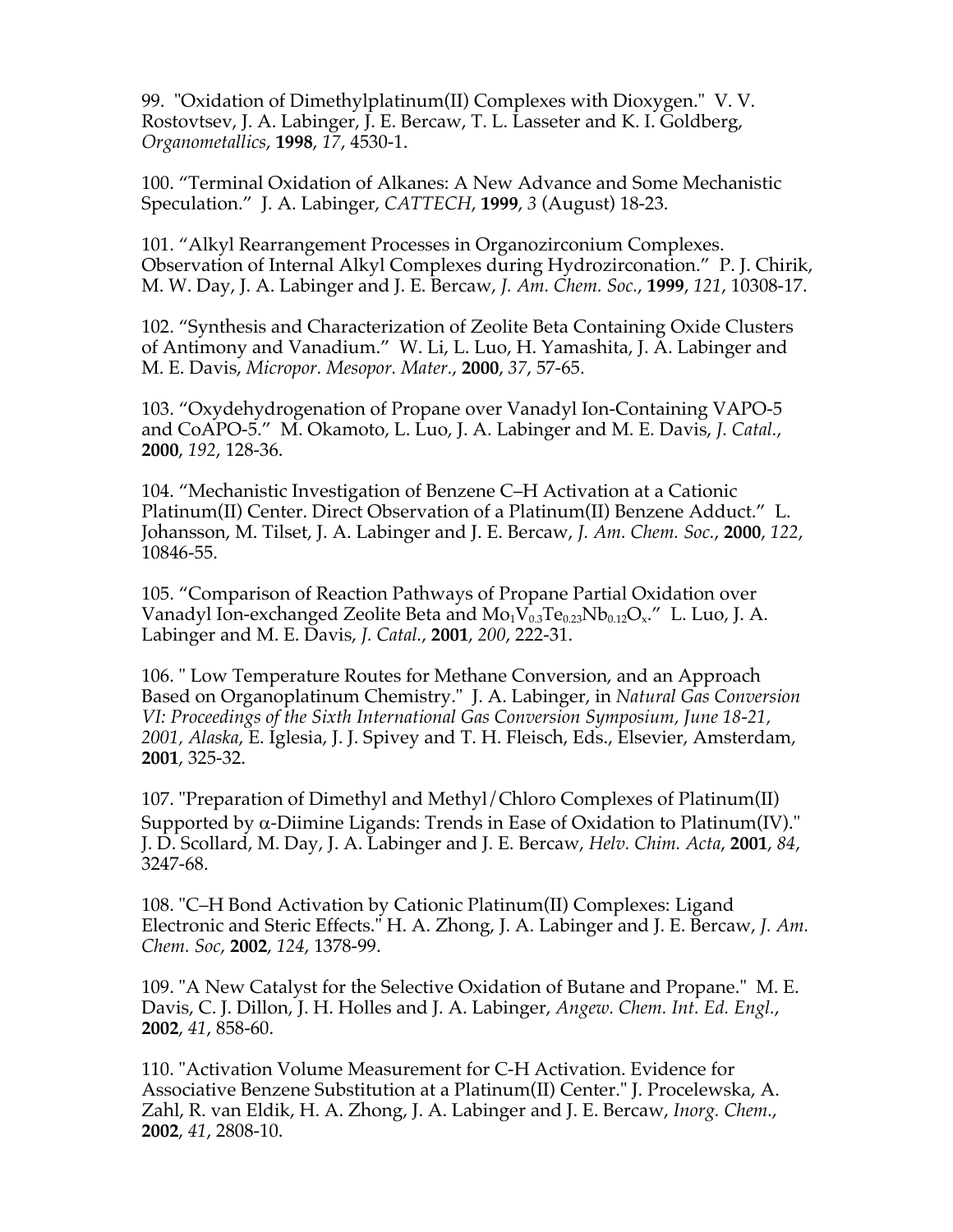111. "Understanding and Exploiting C-H Bond Activation." J. A. Labinger and J. E. Bercaw, *Nature*, **2002**, *417*, 507-14.

112. "Structural and Mechanistic Investigations of the Oxidation of Dimethylplatinum(II) Complexes by Dioxygen." V. V. Rostovtsev, L. M. Henling, J. A. Labinger and J. E. Bercaw, *Inorg. Chem.*, **2002**, *41*, 3608-19.

113. "Intramolecular C–H Activation by Dicationic Pt(II) Complexes." A. G. Wong-Foy, L. M. Henling, M. Day, J. A. Labinger and J. E. Bercaw, *J. Mol. Catal*, *A*, **2002**, *189*, 3-16.

114. "Heteropolyacid-based Catalysts for Selective Alkane Oxidation: Mechanism of Formation of Maleic Anhydride from Propane." C. J. Dillon, J. H. Holles, M. E. Davis and J. A. Labinger, *Catal. Today*, **2003**, *81*,189-95.

115. "A Substrate-Versatile Catalyst for the Selective Oxidation of Light Alkanes. I. Reactivity." J. H. Holles, C. J. Dillon, J. A. Labinger and M. E. Davis, *J. Catal.*, **2003,** *218***,** 42-53.

116. "A Substrate-Versatile Catalyst for the Selective Oxidation of Light Alkanes. II. Catalyst Characterization." C. J. Dillon, J. H. Holles, R. J. Davis, J. A. Labinger and M. E. Davis, *J. Catal.*, **2003,** *218***,** 54-66.

117. "Catalytic Alcoholysis of Tetramethylsilane *via* Pt-Mediated C–H Bond Activation." A. F. Heyduk, J. A. Labinger and J. E. Bercaw, *J. Am. Chem. Soc.*, **2003**, *125*, 6366-7.

118. " Arene C–H Bond Activation and Arene Oxidative Coupling by Cationic Palladium(II) Complexes." L. J. Ackerman, J. P. Sadighi, D. M. Kurtz, J. A. Labinger and J. E. Bercaw, *Organometallics*, **2003**, *22*, 3884-90.

119. "Synthesis of a Perfluoroalkyl-Substituted  $\alpha$ -Diimine by Sm-Mediated Reductive Coupling." J. P. Sadighi, L. M. Henling, J. A. Labinger and J. E. Bercaw, *Tet. Letters*, **2003**, *44*, 8073-6.

120. "C-H Bond Activation by Unsymmetrical 2-(*N*-Arylimino)pyrrolide Pt complexes: Geometric Effects on Reactivity." C. N. Iverson, C. A. G. Carter, B. L. Scott, R. T. Baker, J. D. Scollard, M. W. Day, J. A. Labinger and J. E. Bercaw, *J. Am. Chem. Soc.*, **2003**, *125*, 12674-5.

121. "Mechanistic Studies of the Ethylene Trimerization Reaction with Chromium – Diphosphine Catalysts: Experimental Evidence for a Mechanism Involving Metallacyclic Intermediates." T. Agapie, S. J. Schofer, J. A. Labinger and J. E. Bercaw, *J. Am. Chem. Soc.*, **2004**, *126*, 1304-5.

122. "Selective Alkane Oxidation: Hot and Cold Approaches to a Hot Problem." J. A. Labinger, *J. Mol. Catal.*, **2004**, *220*, 27-35.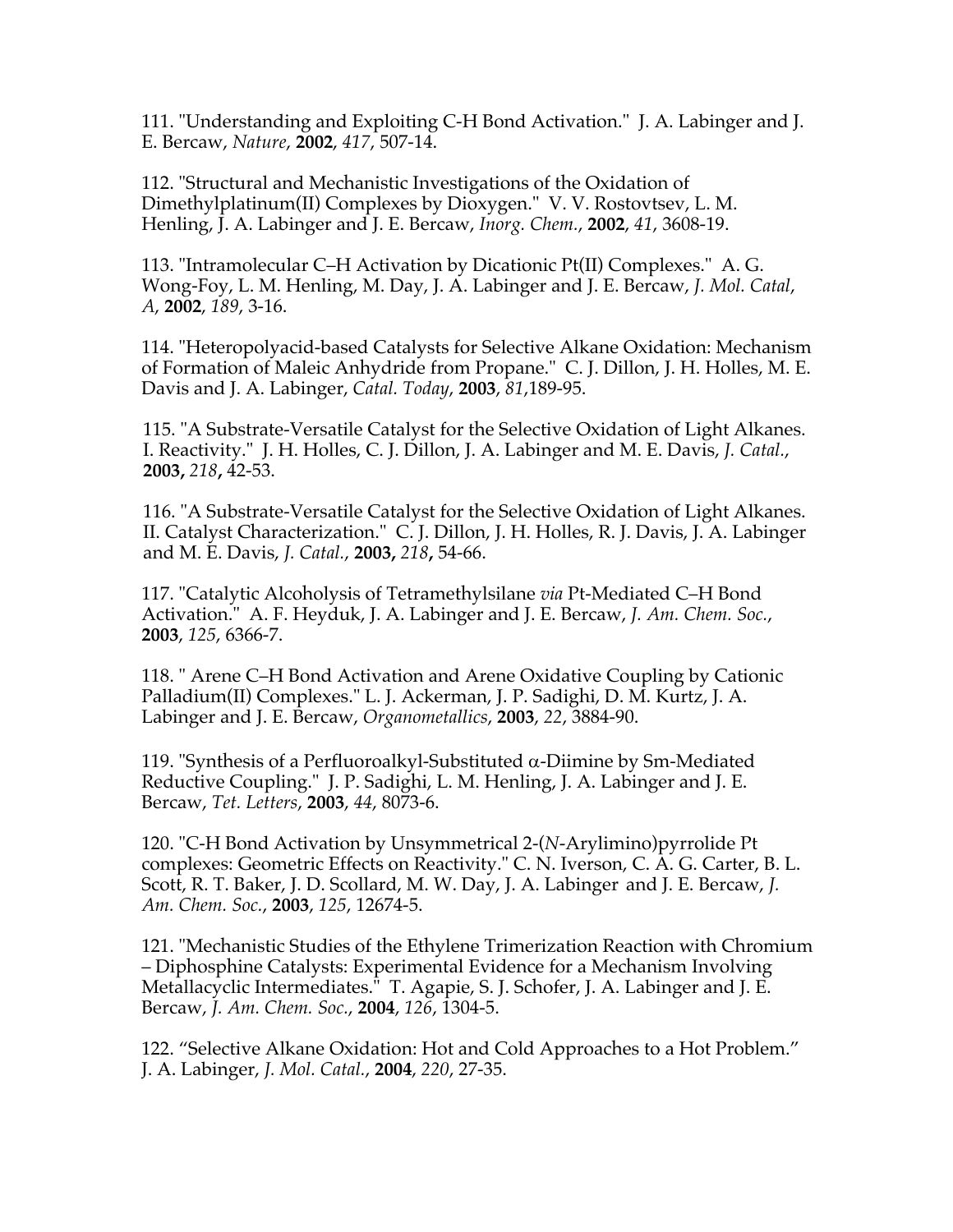123. "Pyridine-Derived *N*-Heterocyclic Carbene Complexes of Platinum: Synthesis, Structure and Ligand Substitution Kinetics." J. S. Owen, J. A. Labinger and J. E. Bercaw, *J. Am. Chem. Soc.*, **2004**, *126*, 8247-55.

124. "C-H Bond Activation at Pt(II): A Route to Selective Alkane Oxidation?" A. F. Heyduk, H. A. Zhong, J. A. Labinger and J. E. Bercaw, *ACS Symposium Series* **2004**, *885*, 250-63.

125. "C-H Bond Activation with Neutral Platinum Methyl Complexes." C. N. Iverson, C. A. G. Carter, J. D. Scollard, M. A. Pribisko, K. D. John, B. L. Scott, R. T. Baker, J. E. Bercaw and J. A. Labinger, *ACS Symposium Series* **2004**, *885*, 319-33.

126. " Kinetic and Thermodynamic Preferences in Aryl vs. Benzylic C–H Bond Activation with Cationic Pt(II) Complexes." A. F. Heyduk, T. G. Driver, J. A. Labinger and J. E. Bercaw, *J. Am. Chem. Soc.* **2004**, *126,* 15034-5.

127. "Mechanism of C–H Bond Activation of Alkyl-substituted Benzenes by Cationic Platinum(II) Complexes." T. G. Driver, M. W. Day, J. A. Labinger and J. E. Bercaw, *Organometallics* **2005**, *24*, 3644-54.

128. "Partially Reduced Heteropolyanions for the Oxidative Dehydrogenation of Ethane to Ethylene and Acetic Acid at Atmospheric Pressure." J. M. Galownia, A. P. Wight, J. A. Labinger and M. E. Davis, *J. Catal.* **2005**, *236*, 356-65.

129. "Kinetics and Mechanism of Methane, Methanol and Dimethyl Ether C–H Activation with Electrophilic Platinum Complexes." J. S. Owen, J. A. Labinger and J. E. Bercaw, *J. Am. Chem. Soc.* **2006**, *128*, 2005-16.

130. "Improved One-Pot Synthesis of Mixed Alkyl-Aryl Platinum(II) Diimine Complexes." M. Lersch, B. Dalhus, J. E. Bercaw, J. A. Labinger and M. Tilset, *Organometallics* **2006**, *25*, 1055-58.

131. "C-H Activation By Pt(II): What Do Gas-Phase Studies Tell Us About the Solution-Phase Mechanism?" J. A. Labinger, J. E. Bercaw and M. Tilset, *Organometallics* **2006**, *25*, 805-8.

132. **"**A Chromium Diphosphine System for Catalytic Ethylene Trimerization: Synthetic and Structural Studies of Chromium Complexes with a Nitrogen-Bridged Diphosphine Ligand with *ortho*-Methoxyaryl Substituents." T. Agapie, M. W. Day, L. M. Henling, J. A. Labinger and J. E. Bercaw, *Organometallics*, **2006**, *25*, 2733-42.

133. "Ethylene Trimerization Catalysts Based on Chromium Complexes with a Nitrogen-Bridged Diphosphine Ligand Having *ortho*-Methoxyaryl or *ortho-*Thiomethoxy Substituents: Well Defined Catalyst Precursors and Investigations of the Mechanism." S. J. Schofer, M. W. Day, L. M. Henling, J. A. Labinger and J. E. Bercaw, *Organometallics*, **2006**, *25*, 2743-9.

134. "On the Mechanism of the Conversion of Methanol to 2,2,3-Trimethylbutane (Triptane) over Zinc Iodide." J. E. Bercaw, P. Diaconescu, R. H. Grubbs, R. D.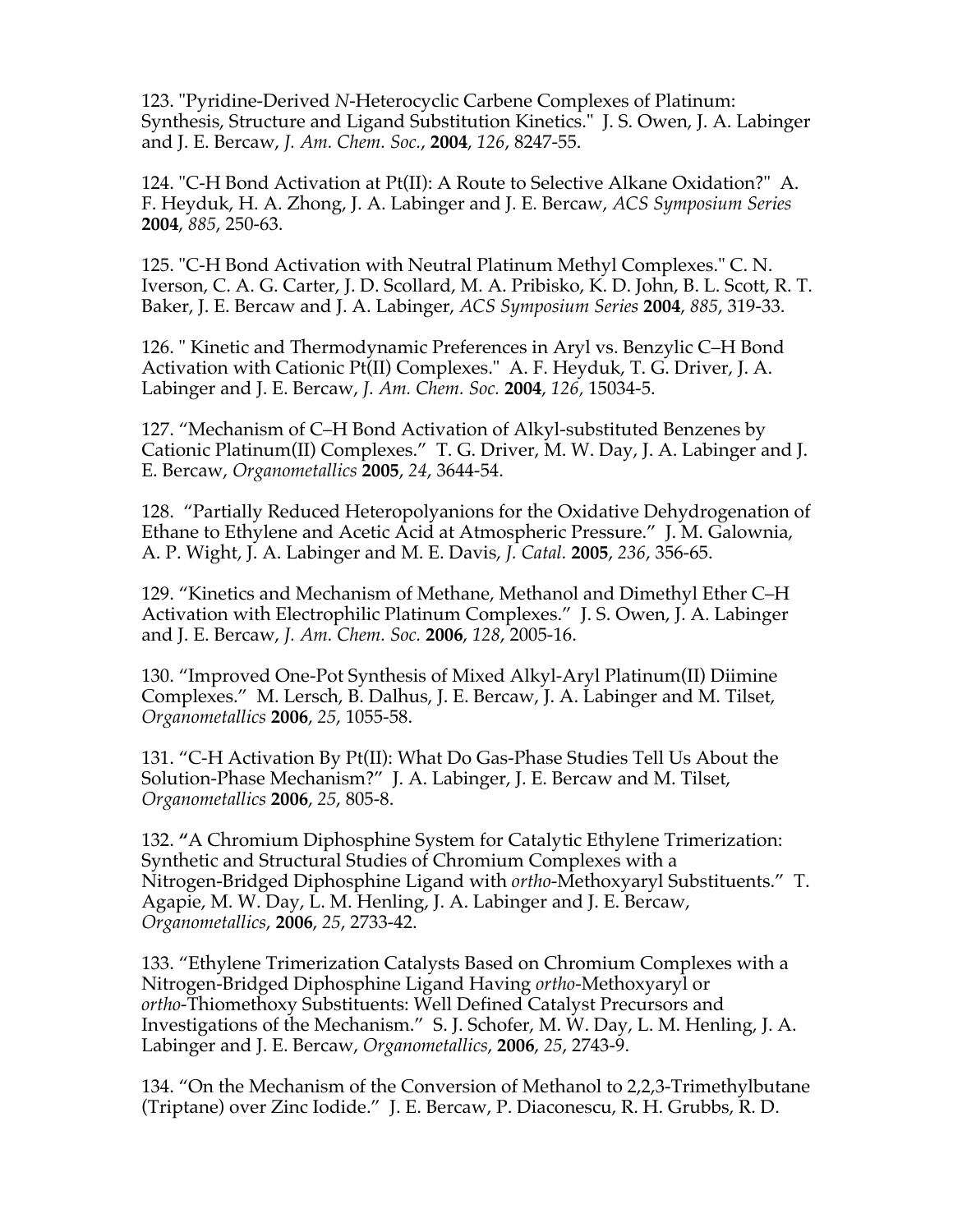Kay, S. Kitching, J. A. Labinger, X. Li, P. Mehrkhodavandi, G. E. Morris, G. J. Sunley and P. Vagner, *J. Org. Chem.*, **2006**, *71*, 8907-17.

135. "Competitive Oxidation and Protonation of Aqueous Monomethylplatinum(II) Complexes: A Comparison of Oxidants." D. R. Weinberg, J. A. Labinger and J. E. Bercaw, *Organometallics*, **2007**, *26*, 167-72.

136. "Reactions of Indene and Indoles with Platinum Methyl Cations: Indene C-H Activation, Indole  $\pi$  *vs.* Nitrogen Lone-Pair Coordination." T. J. Williams, J. A. Labinger and J. E. Bercaw, *Organometallics*, **2007**, *26*, 281-7.

137. "C–H Bond Activation by Dicationic Platinum(II) Complexes." T. G. Driver, T. J. Williams, J. A. Labinger and J. E. Bercaw, *Organometallics*, **2007**, *26*, 294-301.

138. "Alkane C-H Activation at a Pt(II) Center: The Role of Alkane Coordination in C-H Bond Cleavage." G. S. Chen, J. A. Labinger and J. E. Bercaw, *Proc. Natl. Acad. Sci.*, **2007**, *104*, 6915-20.

139. "The Coordination Chemistry of Saturated Molecules." J. A. Labinger and J. E. Bercaw, *Proc. Natl. Acad. Sci.*, **2007**, *104*, 6899-900.

140. "Enhanced Selectivity in the Conversion of Methanol to 2,2,3- Trimethylbutane (Triptane) over Zinc Iodide by Added Phosphorous or Hypophosphorous Acid." J. E. Bercaw, R. H. Grubbs, N. Hazari, J. A. Labinger and X. Li, *Chem. Commun.*, **2007**, 2974-6.

141. "Mechanistic Studies of Olefin and Alkyne Trimerization with Chromium Catalysts: Deuterium Labeling and Studies of Regiochemistry Using a Model Chromacyclopentane Complex." T. Agapie, J. A. Labinger and J. E. Bercaw, *J. Am. Chem. Soc.*, **2007**, *129*, 14281-95.

142. "The Conversion of Methanol to 2,2,3-Trimethylbutane (Triptane) over Indium (III) Iodide." J. E. Bercaw, P. L. Diaconescu, R. H. Grubbs, N. Hazari, R. D. Kay, J. A. Labinger, P. Mehrkhodavandi, G. E. Morris, G. J. Sunley and P. Vagner, *Inorg. Chem.*, **2007**, *46*, 11371-80.

143. "C—H Bond Activation by Air-Stable [(diimine) $M^{II}(OH)$ ]<sub>2</sub><sup>2+</sup> Dimers (M = Pd, Pt)." T. J. Williams, A. J. M. Caffyn, N. Hazari, P. F. Oblad, J. A. Labinger and J. E. Bercaw, *J. Am. Chem. Soc.*, **2008**, *130*, 2418-9.

144. "C-H Activation of Benzene with  $Cp*Ru(CO)_2CH_3$ ." J. R Moss, S. Ngubane, J. E. Bercaw, J. A. Labinger, M. W. Day, L. M. Henling, H. Su and A. Sivaramakrishna, *J. Organometal. Chem.*, **2008***, 693,* 2700-2.

145. "Selective Methylative Homologation: An Alternate Route to Alkane Upgrading." J. E. Bercaw, N. Hazari, J. A. Labinger, V. J. Scott and G. J. Sunley, *J. Am. Chem. Soc.*, **2008**, *130*, 11988-95.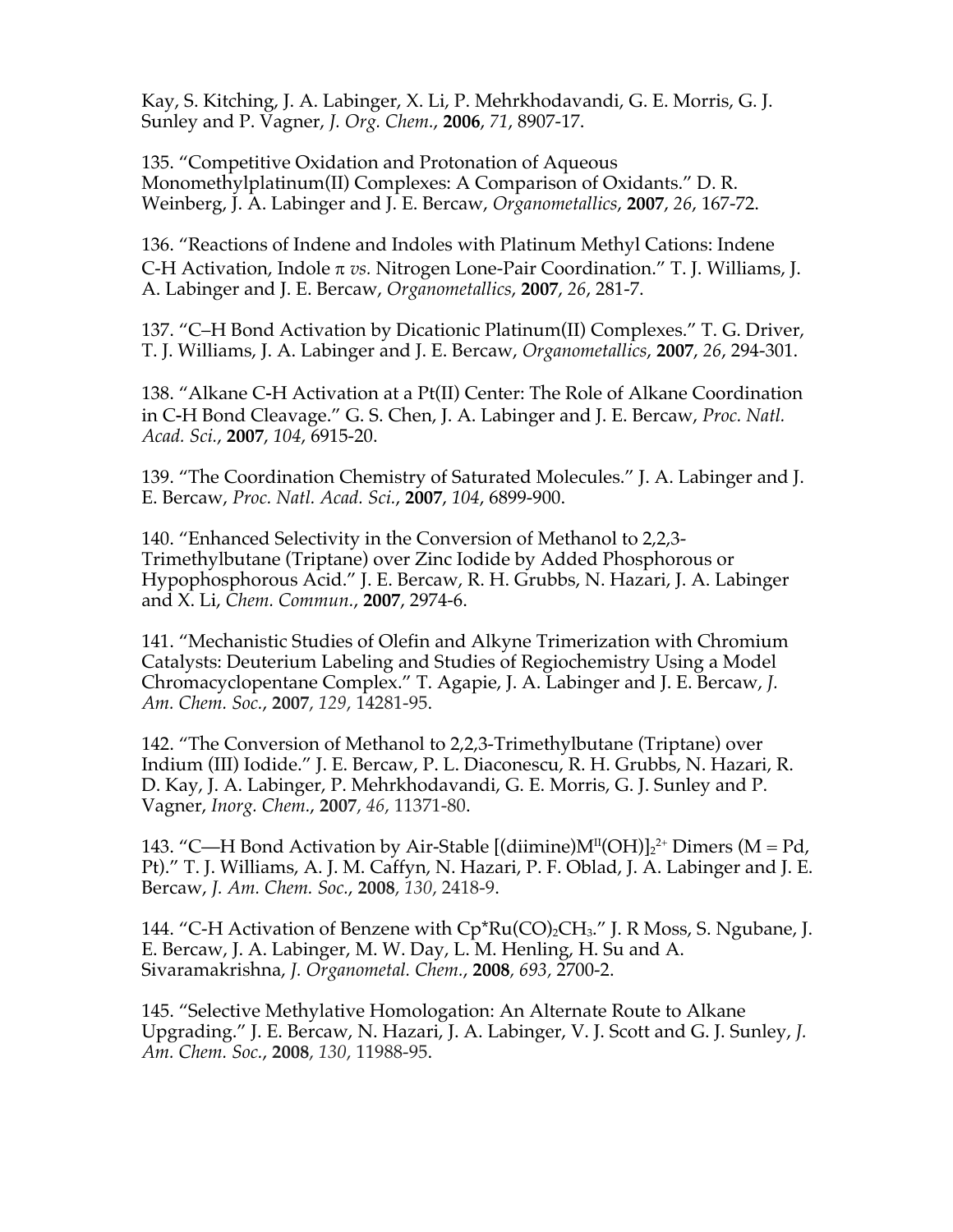146. "Reductive Coupling of Carbon Monoxide in a Rhenium Carbonyl Complex with Pendant Lewis Acids." A. J. M. Miller, J. A. Labinger and J. E. Bercaw, *J. Am. Chem. Soc.*, **2008**, *130*, 11874-5.

147. "Oxidative Aromatization of Olefins Catalyzed by Palladium Trifluoroacetate." J. E. Bercaw, N. Hazari and J. A. Labinger, *J. Org. Chem.*, **2008**, *73*, 8654-7.

148. "Metal-Dependent Mechanism Shift in C-H Bond Activation by [(diimine) $M^{II}(\mu_2\text{-}OH)$ ]<sub>2</sub><sup>2+</sup> (M = Pd, Pt) Dimers." J. E. Bercaw, N. Hazari, J. A. Labinger and P. F. Oblad, *Angew. Chem. Int. Ed.*, **2008**, *47*, 9941-3.

149. "Hydrogen Tunneling in Protonolysis of Platinum(II) and Palladium(II) Methyl Complexes: Mechanistic Implications." J. E. Bercaw, G. S. Chen, J. A. Labinger and B.-L. Lin, *J. Am. Chem. Soc.*, **2008**, *130*, 17654-5.

150. "Mechanistic Studies of Bipyrimidine-Promoted Palladium(II)-Catalyzed Allylic Acetoxylation of Olefins." B.-L. Lin, J. A. Labinger and J. E. Bercaw, *Can. J. Chem.*, **2009**, *87*, 264- 71.

151. "A Mechanistic Explanation for Selectivity in the Conversion of Methanol to 2,2,3-Trimethylbutane (Triptane): Moderate Acidity Allows Kinetic Control to Operate." N. Hazari, J. A. Labinger and V. J. Scott, *J. Catal.*, **2009**, *263*, 266-76.

152. "Competitive Activation of a Methyl C-H Bond of Dimethylformamide at an Iridium Center." J. E. Bercaw, J. A. Labinger and V. J. Scott, *Organometallics*, **2009**, *28*, 4229-30.

153. "Competitive Benzene C-H Bond Activation versus Olefin Insertion in a Palladium(II) β-Diketiminate Complex." B.-L. Lin, K. X. Bhattacharyya, J. A. Labinger and J. E. Bercaw, *Organometallics*, **2009**, *28*, 4400-5.

154. "Robotic Lepidoptery: Structural Characterization of (mostly) Unexpected Palladium Complexes Obtained from High-Throughput Catalyst Screening." J. E. Bercaw, M. W. Day, S. R. Golisz, N. Hazari, L. M. Henling, J. A. Labinger, S. J. Schofer and S. Virgil, *Organometallics*, **2009**, *28*, 5017-24.

155. "Selective Catalytic Oxidation of  $sp^3$  C-H Bonds in Water by a Glycine Pt(II) System." G. S. Chen, J. A. Labinger and J. E. Bercaw, *Organometallics*, **2009**, *28*, 4899-901.

156. "Investigating C-H Bond Activation by Air-Stable  $[(\text{COD})\text{Rh}(\mu_2\text{-OH})]_2$ Dimers." J. E. Bercaw, N. Hazari and J. A. Labinger, *Organometallics*, **2009**, *28*, 5489-92.

157. "Activation of the C-N Bond in Nitromethane by Palladium  $\alpha$ -Diimine Complexes." S. R. Golisz, N. Hazari, J. A. Labinger and J. E. Bercaw, *J. Org. Chem.*, **2009**, *74*, 8441–3.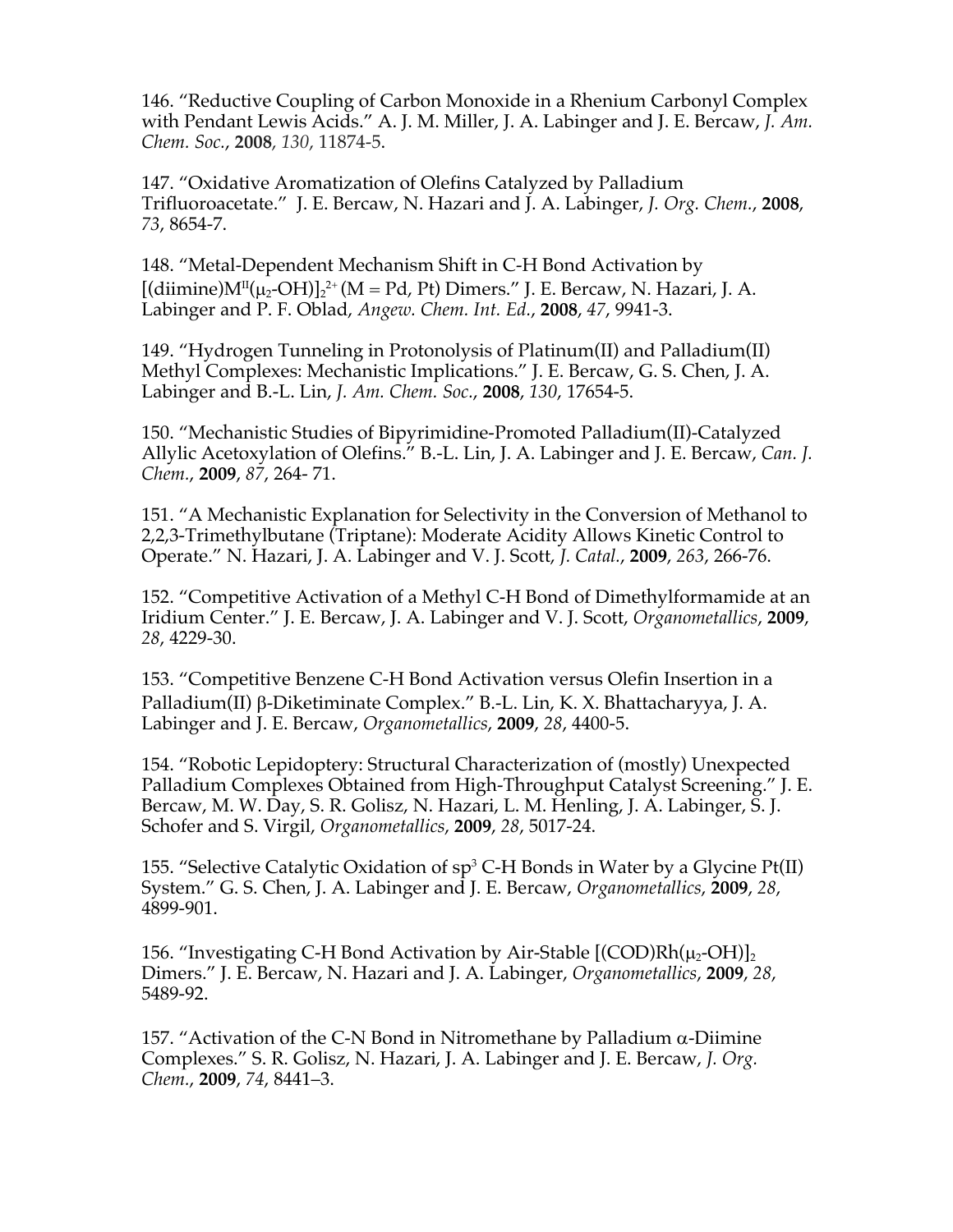158. "Transformations of Group VII Carbonyl Complexes: Possible Intermediates in a Homogeneous Syngas Conversion Scheme." P. R. Elowe, N. M. West, J. A. Labinger and J. E. Bercaw, *Organometallics*, **2009**, *28*, 6218–27.

159. "Iridium(I) and Iridium(III) Complexes Supported by a Diphenolate Imidazolyl-Carbene Ligand." D. R. Weinberg, N. Hazari, J. A. Labinger and J. E. Bercaw, *Organometallics***, 2010**, *29*, 89–100.

160. "Selective Oxidation of Organometallic Platinum and Palladium Complexes." P. F. Oblad, J. E. Bercaw, N. Hazari and J. A. Labinger, *Organometallics*, **2010**, *29*, 789–94.

161. "Electronic Structures of Pd<sup>II</sup> Dimers." J. E. Bercaw, A. C. Durrell, H. B. Gray, J. C. Green, N. Hazari, J. A. Labinger and J. R. Winkler, *Inorg. Chem.*, **2010**, *49,* 1801–10.

162. "Thermodynamic Studies of  $[H_2Rh(diphosphine)_2]^+$  and  $[HRh(diphosphine)_{2}(CH_{3}CN)]^{2+}$  Complexes in Acetonitrile." A. D. Wilson, A. J. M. Miller, D. L. DuBois, J. A. Labinger and J. E. Bercaw, *Inorg. Chem.*, **2010**, *49*, 3918–26.

163. "Homogeneous CO Hydrogenation: Dihydrogen Activation Involves a Frustrated Lewis Pair Instead of a Platinum Complex." A. J. M. Miller, J. A. Labinger and J. E. Bercaw, *J. Am. Chem. Soc.*, **2010**, *132*, 3301–3.

164. "Intramolecular C-H Activation of a Bisphenolate(benzene) Ligated Titanium Dibenzyl Complex. Competing Pathways Involving  $\alpha$ -Hydrogen Abstraction and  $\sigma$ -Bond Metathesis." S. R. Golisz, J. A. Labinger and J. E. Bercaw, *Organometallics*, **2010**, *29*, 5026-32.

165. "Protonolysis of Platinum(II) and Palladium(II) Methyl Complexes: A Combined Experimental and Theoretical Investigation." J. E. Bercaw, G. S. Chen, J. A. Labinger and B.-L. Lin, *Organometallics*, **2010**, *29*, 4354-9.

166. "Homogeneous CO Hydrogenation: Ligand Effects on the Lewis Acid Assisted Reductive Coupling of Carbon Monoxide." A. J. M. Miller, J. A. Labinger and J. E. Bercaw, *Organometallics*, **2010**, *29*, 4499-516.

167. "Mechanism of Reductive Elimination of Methyl Iodide from a Novel Au(III)-Monomethyl Complex." V. J. Scott, J. A. Labinger and J. E. Bercaw**,**  *Organometallics*, **2010**, *29*, 4090-6.

168. "Mechanism of Glucose Isomerization Using a Solid Lewis Acid Catalyst in Water." Y. Román-Leshkov, M. Moliner, J. A. Labinger and M. E. Davis, *Angew. Chem. Int. Ed.*, **2010**, *49*, 8954-7.

169. "Homogeneous Syngas Conversion." N. M. West, A. J. M. Miller, J. A. Labinger and J. E. Bercaw, *Coord. Chem. Rev.*, **2011**, *255*, 881-98.

170. "The Role of Higher Oxidation State Species in Platinum-Mediated C-H Bond Activation and Functionalization." J. A. Labinger and J. E. Bercaw, in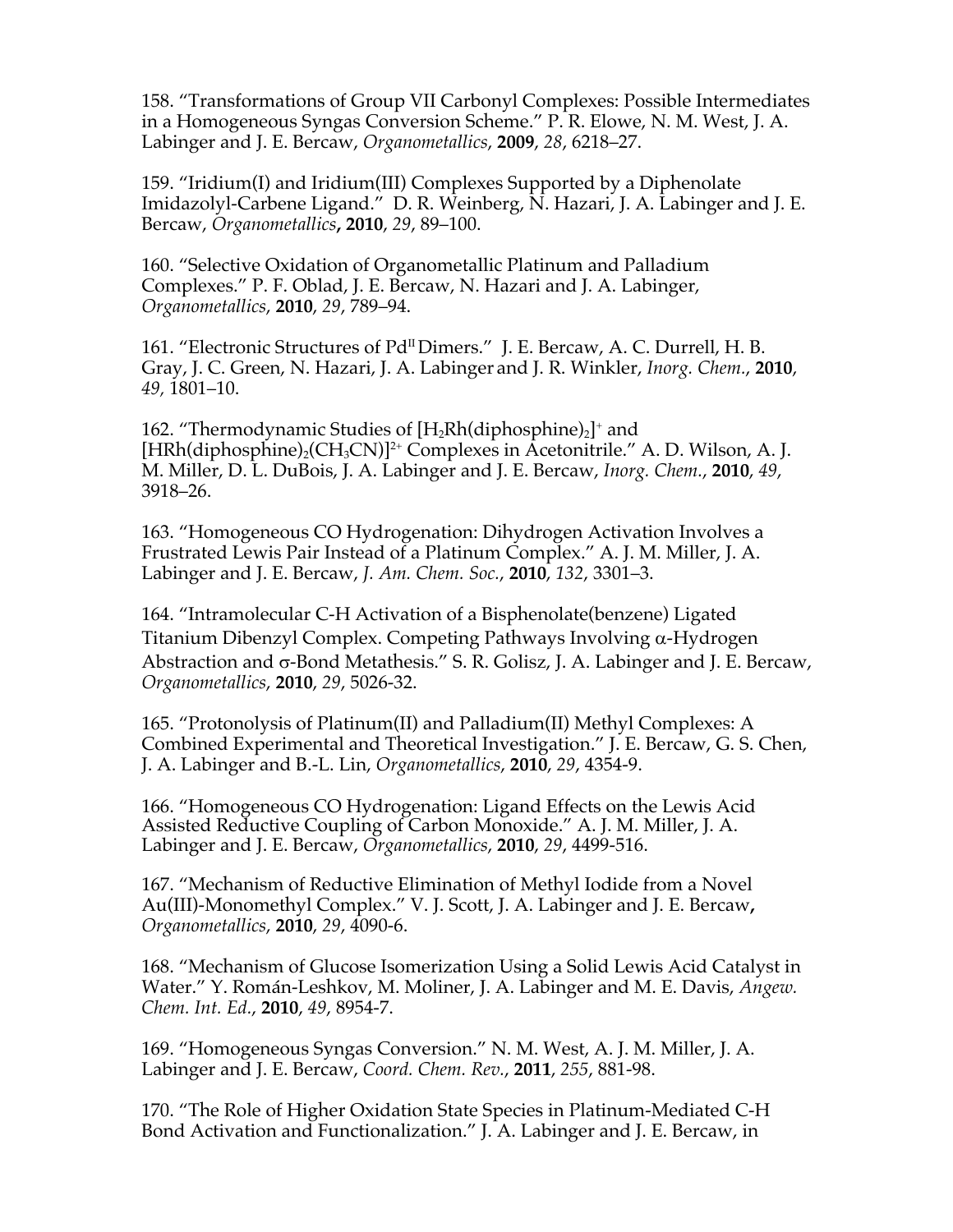*Higher Oxidation State Organopalladium and Platinum Chemistry*, A. J. Canty, Ed., Springer, Heidelberg, **2011**, 29-60.

171. "Heterobimetallic Complexes of Re and Zn: Potential Catalysts for Homogeneous Syngas Conversion." N. M. West, J. A. Labinger and J. E. Bercaw, *Organometallics,* **2011**, *30*, 2690-700.

172 "Trialkylborane-Assisted  $CO<sub>2</sub>$  Reduction by Late Transition Metal Hydrides." A. J. M. Miller, J. A. Labinger and J. E. Bercaw, *Organometallics*, **2011**, *30*, 4308-14.

173. "Large Kinetic Isotope Effects for the Protonolysis of Methyl-Metal Complexes Are Not Reliable Mechanistic Indicators." V. J. Scott, J. A. Labinger and J. E. Bercaw, *Organometallics*, **2011**, *30*, 4374-8.

174. "Intra- and Intermolecular C-H Activation by Bis(phenolate)pyridineiridium(III) Complexes." R. Fu, J. A. Labinger and J. E. Bercaw, *Organometallics*, **2011**, *30*, 6751-65.

175. "Selective Homogeneous and Heterogeneous Catalytic Conversion of Methanol/Dimethyl Ether to Triptane." N. Hazari,E. Iglesia, J. A. Labinger and D. A. Simonetti, *Accounts Chem. Res.*, **2012**, *45*, 653-62.

176. "Alkane Functionalization via Electrophilic Activation." J. A. Labinger, in Alkane C-H Activation by Single-Site Metal Catalysis, P. J. Pérez, Ed., Springer, Dordrecht, **2012**, 17-71.

177. "Highly Regioirregular Polypropylene from Asymmetric Group IV Anilide(Pyridine)Phenoxide Complexes." R. C. Klet, D. G. VanderVelde, J. A. Labinger and J. E. Bercaw, *Chem. Commun.*, **2012**, *48*, 6657-9.

178. "A Versatile Ligand Platform Supports Lewis Acid Promoted Migratory Insertion." A. Hazari, J. A. Labinger and J. E. Bercaw, *Angew. Chem. Int. Ed.*, **2012**, *51*, 8268-71.

179. "Mechanistic Studies of Ethylene and Alpha Olefin Co-oligomerization Catalyzed by Chromium-PNP Complexes." L. H. Do, J. A. Labinger and J. E. Bercaw, *Organometallics*, **2012**, *31*, 5143-9.

180. "Activator-Free Olefin Oligomerization and Isomerization Catalyzed by Air and Water-Tolerant Bis(μ-Hydroxyl)Palladium Dimers." M. S. Winston, P. F. Oblad, J. A. Labinger and J. E. Bercaw, *Angew. Chem. Int. Ed*, **2012**, *51*, 9822-4.

181. "Diverse C–C Bond Forming Reactions of Bis(carbene)platinum(II) Complexes." R. C. Klet, J. A. Labinger and J. E. Bercaw, *Organometallics*, **2012**, *31*, 6652-7.

182. "Unexpected Rearrangements in the Synthesis of an Unsymmetrical Tridentate Dianionic *N*-Heterocyclic Carbene." E. Despagnet-Ayoub, K. Miqueu, J.-M. Sotiropoulos, L. M. Henling, M. W. Day, J. A. Labinger and J. E. Bercaw, *Chem. Sci.*, **2013**, *4*, 2117-21.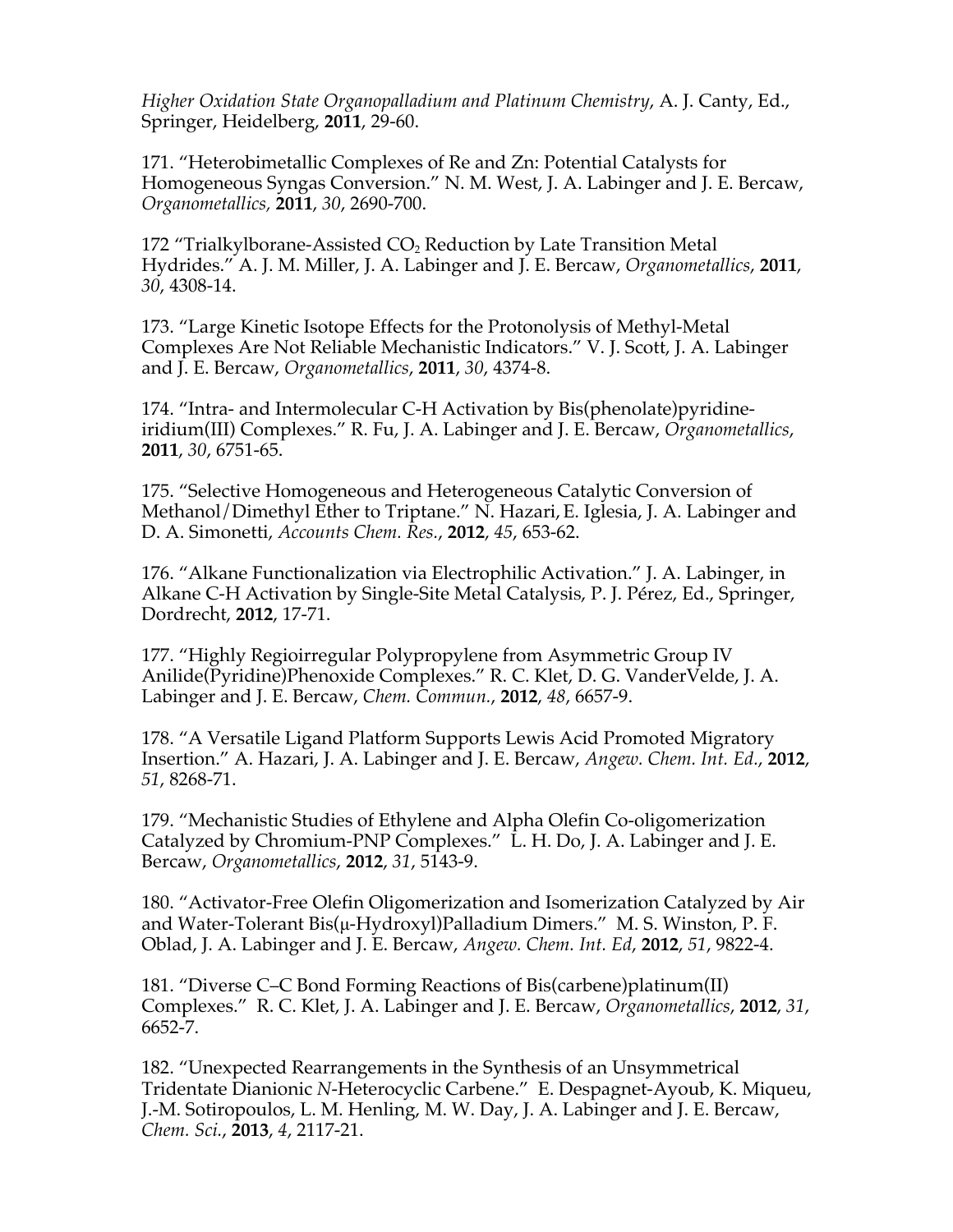183. "Group 4 Transition Metal Complexes of an Aniline-carbene-phenol Ligand." E. Despagnet-Ayoub, L. M. Henling, J. A. Labinger and J. E. Bercaw. *Organometallics*, **2013**, *32*, 2934–8.

184. "Kinetics and Mechanism of Indene C-H Bond Activation by [(COD)Ir(*µ*-OH)]2." T. S. Ahmed, I. A. Tonks, J. A. Labinger and J. E. Bercaw, *Organometallics*, **2013**, *32*, 3322–6.

185. "Upgrading Light Hydrocarbons via Tandem Catalysis: A Dual Homogeneous Ta and Ir System for Alkane/Alkene Coupling." D. C. Leitch, Y. C. Lam, J. A. Labinger and J. E. Bercaw, *J. Am. Chem. Soc.*, **2013**, *135*, 10302-5.

186. "Addition of a Phosphine Ligand Switches an *N*-Heterocyclic Carbene-Zirconium Catalyst from Oligomerization to Polymerization of 1-Hexene." E. Despagnet-Ayoub, L. M. Henling, J. A. Labinger and J. E. Bercaw, *Dalton Trans.*, **2013**, *42*, 15544-7.

187. "A Thermodynamic Analysis of Rhenium(I)-Formyl C–H Bond Formation via Base-Assisted Heterolytic  $H_2$  Cleavage in the Secondary Coordination Sphere." T. S. Teets, J. A. Labinger and J. E. Bercaw, *Organometallics*, **2013**, *32*, 5530-45.

188. "Spectral Studies of a Cr(PNP)-MAO System for Selective Ethylene Trimerization Catalysis: Searching for the Active Species." L. H. Do, J. A. Labinger and J. E. Bercaw, *ACS Catalysis*, **2013**, *3*, 2582-5.

189. "Highly Selective Olefin Trimerization Catalysis by a Borane-Activated Titanium Trimethyl Complex." A. Sattler, J. A. Labinger and J. E. Bercaw, *Organometallics*, **2013**, *32*, 6899-902.

190. "Scope and Mechanism of Homogeneous Ta/Ir Tandem Catalytic Alkane/Alkene Coupling and Alkane Dimerization using Sacrificial Hydrogen Acceptors." D. C. Leitch, J. A. Labinger and J. E. Bercaw, *Organometallics*, **2014**, *33*, 3353-65.

191. "Investigations into Asymmetric Post-Metallocene Group 4 Complexes for the Synthesis of Highly Regioirregular Polypropylene." R. C. Klet, C. Theriault, J. Klosin, J. A. Labinger and J. E. Bercaw, *Macromolecules*, **2014**, *47*, 3317-24.

192. "Does Cyclopentadienyl Iron Dicarbonyl Dimer Have a Metal-Metal Bond? Who's Asking?" J. A. Labinger, *Inorg. Chim. Acta*, **2014**, *424*, 14-9.

193. "Guanidine-Functionalized Rhenium Cyclopentadienyl Complexes: Synthesis and Cooperative Activation of H–H and O–H Bonds." T. S. Teets, J. A. Labinger and J. E. Bercaw, *Organometallics*, **2014**, *33*, 4107-17.

194. "Lewis Acid Promoted Titanium Alkylidene Formation: Off-Cycle Intermediates Relevant to Olefin Trimerization Catalysis." A. Sattler, D. G. VanderVelde, J. A. Labinger and J. E. Bercaw, *J. Am. Chem. Soc.*, **2014**, *136*, 10790- 800.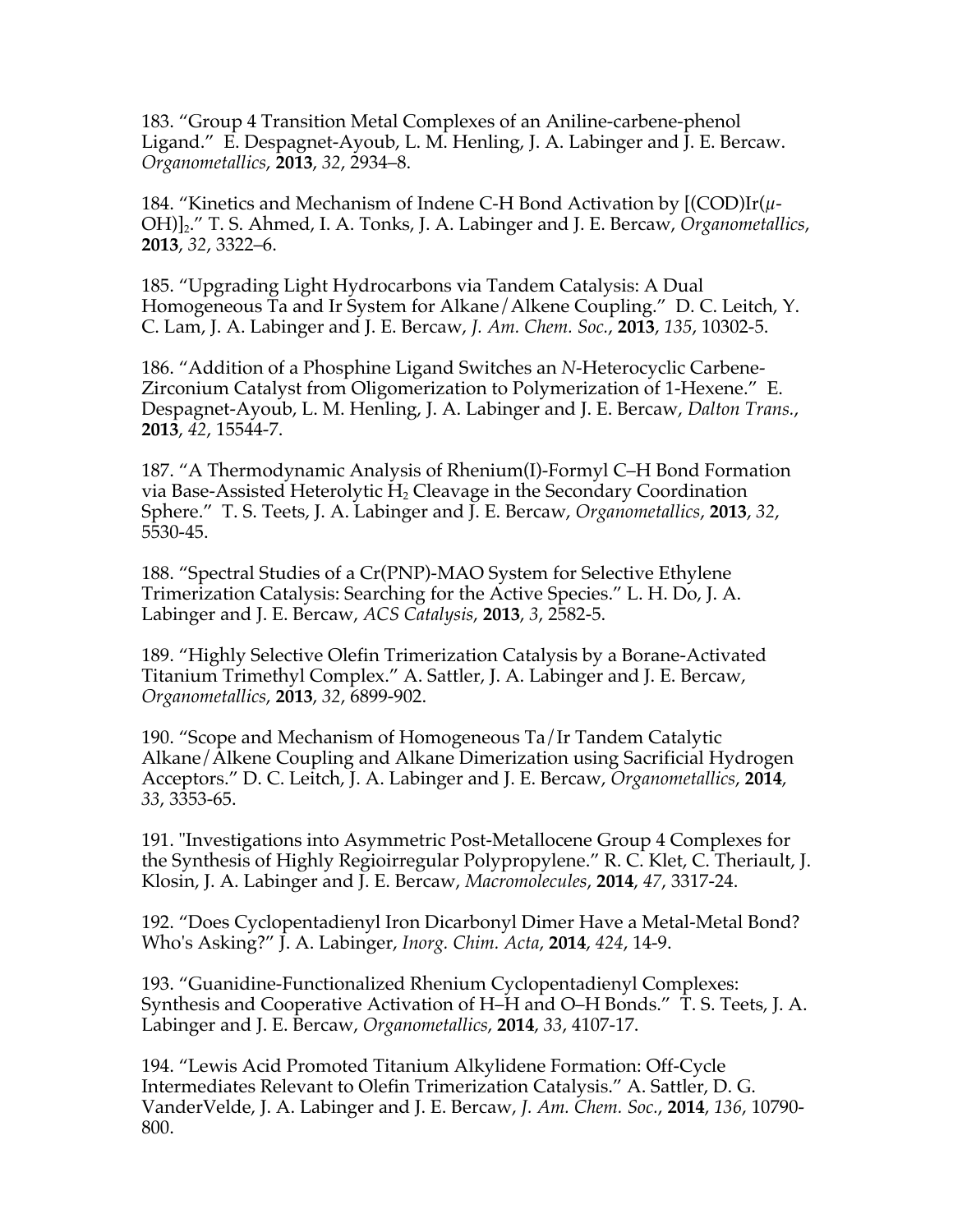195. "Nickel-Exchanged Zincosilicate Catalysts for the Oligomerization of Propylene." M. A. Deimund, J. A. Labinger, and M. E. Davis, *ACS Catalysis*, **2014**, *4*, 4189-95.

196. "Upgrading Light Hydrocarbons: A Tandem Catalytic System for Alkane/Alkene Coupling." J. A. Labinger, D. C. Leitch, J. E. Bercaw, M. A. Deimund and M. E. Davis, *Topics in Catalysis*, **2015**, *58*, 494-501.

197. "Mechanistic Studies on the Shilov System: A Retrospective." J. A. Labinger and J. E. Bercaw, *J. Organometal. Chem.*, **2015**, *793*, 47-53.

198. "Mechanistic Insights on the Controlled Switch from Oligomerization to Polymerization of 1-Hexene Catalyzed by an NHC-Zirconium Complex." E. Despagnet-Ayoub, M. K. Takase, L. M. Henling, J. A. Labinger and J. E. Bercaw, *Organometallics*, **2015**, *34*, 4707-16.

199. "Reversible 1,2-Alkyl Migration to Carbene and Ammonia Activation in an NHC-Zirconium Complex." E. Despagnet-Ayoub, M. K. Takase, J. A. Labinger and J. E. Bercaw, *J. Am. Chem. Soc.*, **2015**, *137*, 10500-3.

200. "Tutorial on Oxidative Addition." J. A. Labinger, *Organometallics*, **2015**, *34*, 4784-95.

201. "Route to Renewable PET: Reaction Pathways and Energetics of Diels-Alder and Dehydrative Aromatization Reactions Between Ethylene and Biomass-Derived Furans Catalyzed by Lewis Acid Molecular Sieves." J. J. Pacheco, J. A. Labinger, A. L. Sessions and M. E. Davis, *ACS Catalysis*, **2015**, *5*, 5904-13.

202. "Tin Silsesquioxanes as Models for the 'Open' Site in Tin-Containing Zeolite Beta." S. K. Brand, J. A. Labinger and M. E. Davis, *ChemCatChem*, **2016**, *8*, 121-4.

203. "Enhanced Productivity of a Supported Olefin Trimerization Catalyst." A. Sattler, J. R. Winkler, J. A. Labinger and J. E. Bercaw, *ACS Catalysis*, **2016**, *6*, 19-22.

204. "Methyl-Ligated Tin Silsesquioxane Catalyzed Reactions of Glucose." S. K. Brand, T. R. Josephson, J. A. Labinger, S. Caratzoulas, D. G. Vlachos and M. E. Davis, *J. Catal.*, **2016**, *341*, 62-71.

205. "Elusive Active Site in Focus." J. A. Labinger, *Nature*, **2016**, *536*, 280-1.

206. "Co-supported Tandem Catalysts for Production of Linear Low Density Polyethylene from an Ethylene-only Feed." D. C. Aluthge, A. Sattler, M. A. Al-Harthi, J. A. Labinger and John E. Bercaw, *ACS Catalysis*, **2016**, *6*, 6581-4.

207. "Platinum-Catalyzed C-H Functionalization." J. A. Labinger, *Chem. Rev.*, **2017**, *117*, 8483-96.

208. "Mechanistic Studies on Selective Trimerization of Linear Alpha Olefins over a Supported Titanium Catalyst." D. K. Steelman, D. C. Aluthge, M. C. Lehman, J. A. Labinger and J. E. Bercaw, *ACS Catalysis*, **2017**, *7*, 4922-6.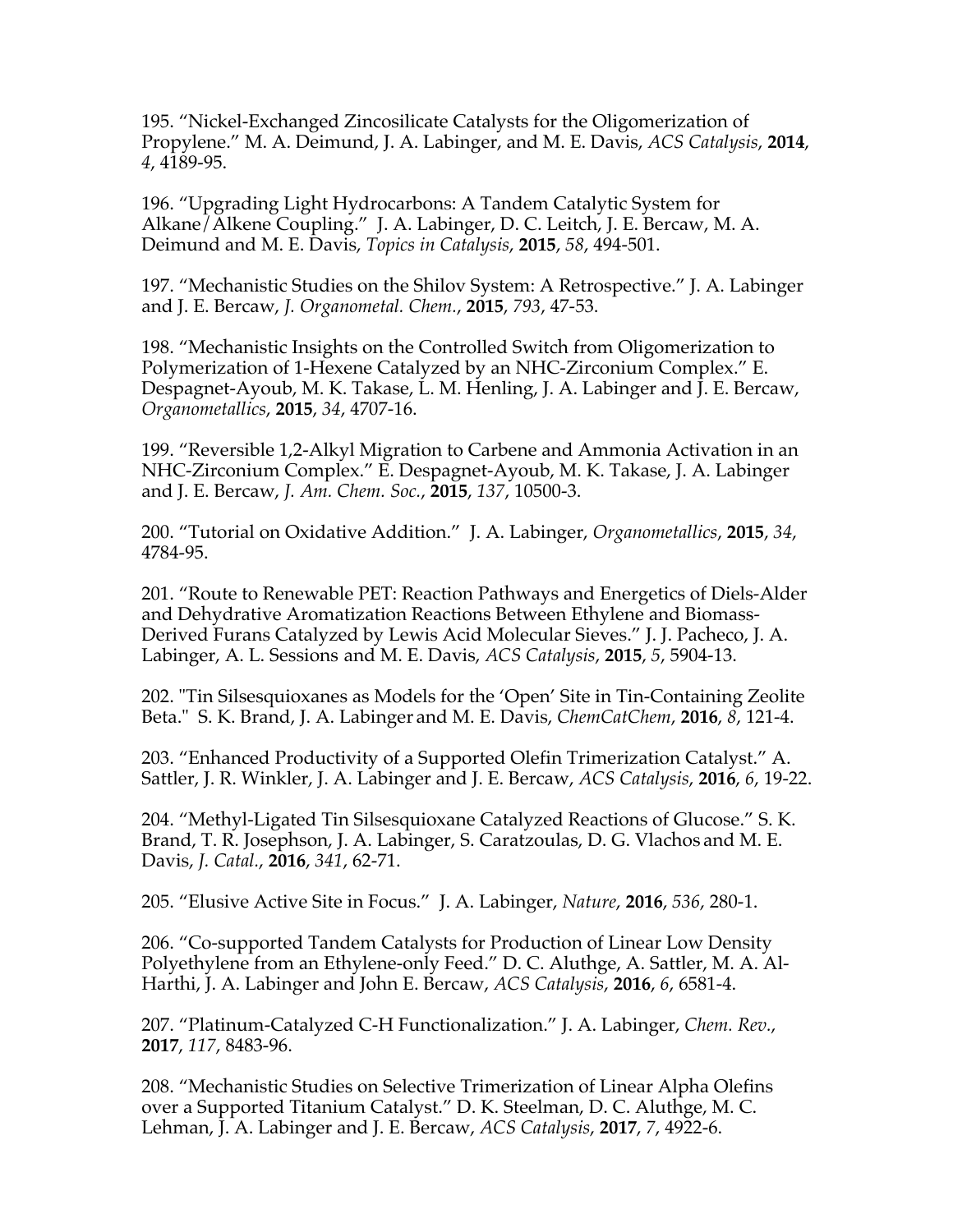209. "Approaches to Homogeneously Catalyzed CO Hydrogenation: A Personal Retrospective." J. A. Labinger, *J. Organometal. Chem.*, **2017**, *847*, 4-12.

210. "Comment on 'Selective Anaerobic Oxidation of Methane Enables Direct Synthesis of Methanol.'" J. A. Labinger, *Science*, **2018**, *359*, 755 (abstract); dx.doi.org/10.1126/science.aar4968 (online full paper).

211. "Oxidative and Non-oxidative Routes to Alkane Dehydrogenation." J. A. Labinger, in *Alkane Functionalization*, A. J. L. Pombeiro and M. F. C. Guedes da Silva, Eds., J. Wiley & Sons, New York, **2019**, 451-466.

212. "Isotopic Labelling in Ethylene Oligomerization: Addressing the Issue of 1- Octene vs. 1-Hexene Selectivity." N. A. Hirscher, J. A. Labinger and T. Agapie, *J. Chem. Soc,, Dalton Trans.*, **2019**, *48*, 40-4.

## **PATENTS**

1. "Fuel Cells Based on Oxidation of Organics over Metal Exchanged b-Aluminas." J. A. Labinger and E. Fowles, US Patent 5,175,064 (29 December, 1992), assigned to California Institute of Technology.

2. "Aerobic Oxidation of Cyclic Olefins." Y. L. Hsiao, H. B. Gray and J. A. Labinger, US Patent 5,744,620 (28 April, 1998), assigned to Bayer Corporation.

3. " Polyoxometallate Catalysts and Catalytic Processes." M. E. Davis, C. J. Dillon, J. H. Holles, J. A. Labinger and A. Brait, US Patents 6,914,029 (5 July, 2005) and 7,019,165 (28 March, 2006), assigned to California Institute of Technology.

4. "Air and Water Tolerant Catalyst." P. Oblad, M. S. Winston, J. A. Labinger, J. E. Bercaw and S. Gaemers, US Patent 8,802,796 (12 August, 2014), assigned to California Institute of Technology and BP Chemicals Ltd.

5. "Tandem Transfer Hydrogenation and Oligomerization for Hydrocarbon Production." D. Leitch, J. A. Labinger, J. E. Bercaw and Y. C. Lam, US Patents 9,676,680 (17 July, 2014) and 9,944,572 (9 November, 2017), assigned to California Institute of Technology.

6. "Co-Supported Catalysts for the Tandem Trimerization and Polymerization of Ethylene to Produce Linear Low Density Polyethylene." D. C. Aluthge, A. Sattler, M. Al-Harthib, J. A. Labinger and J. E. Bercaw, US Patent 9,969,828 (27 July, 2017), assigned to California Institute of Technology and King Fahd University of Petroleum and Minerals.

## **BOOKS**

1. *Organometallic Compounds of the Lanthanides, Actinides and Early Transition Metals*. D. J. Cardin, S. A. Cotton, M. Green and J. A. Labinger, Eds. Chapman & Hall, New York, **1985**.